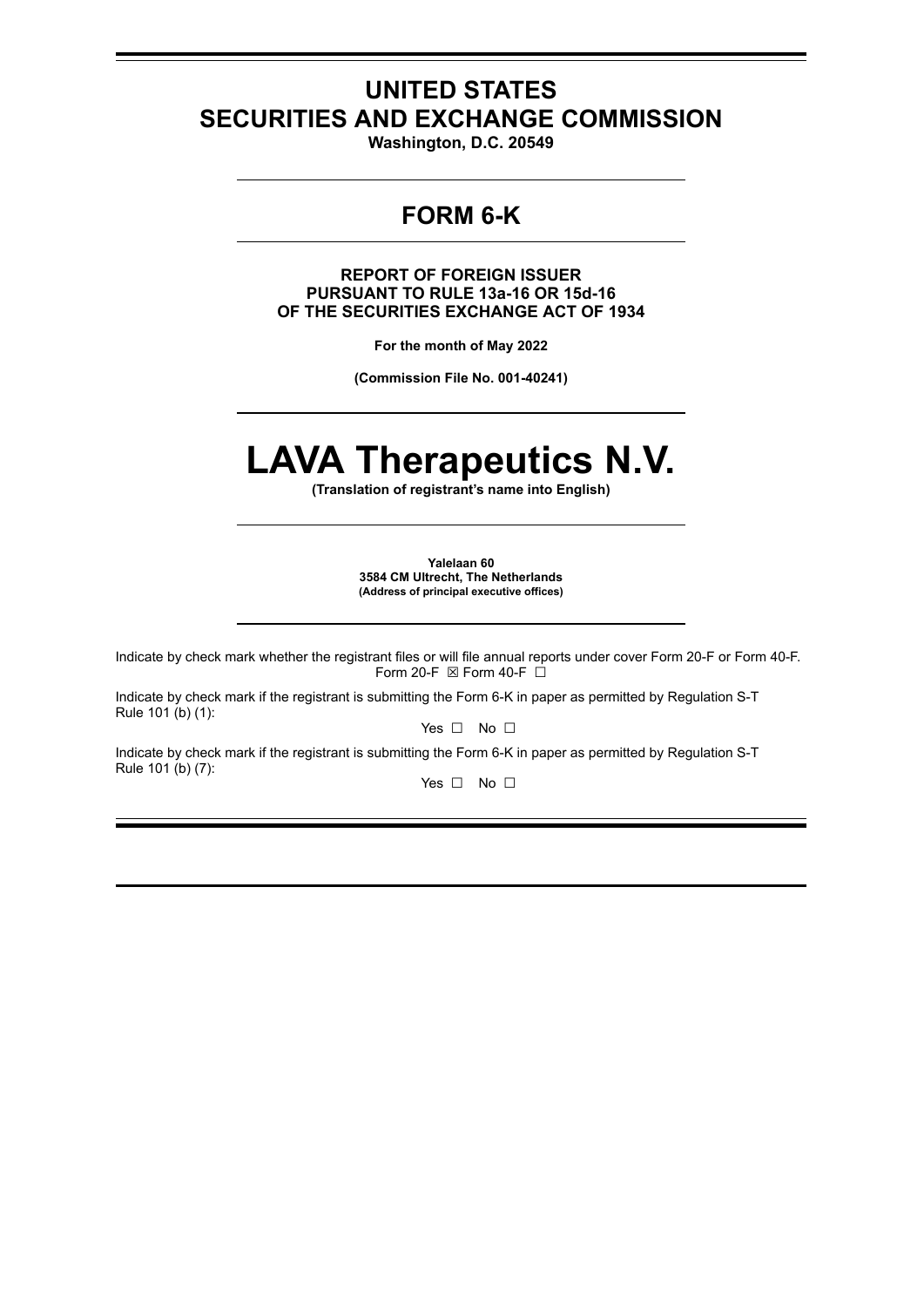#### **LAVA Therapeutics, N.V.**

Exhibits 99.1 and 99.2 to this Report on Form 6-K shall be deemed to be incorporated by reference into the registration statement on Form S-8 (File no. 333-256655) and registration statement on Form F-3 (File no. 333- 264246) of LAVA Therapeutics N.V. (including any prospectuses forming a part of such registration statements) and to be a part thereof from the date on which this report is filed, to the extent not superseded by documents or reports subsequently filed or furnished.

Exhibit 99.3 to this Report on Form 6-K is being furnished and shall not be deemed "filed" for purposes of Section 18 of the Securities Exchange Act of 1934, as amended (Exchange Act), or otherwise subject to the liabilities of that section, nor shall it be deemed incorporated by reference in any filing under the Securities Act of 1933, as amended, or the Exchange Act.

In conjunction with issuance of a press release issued on May 17, 2022 and furnished herewith as Exhibit 99.3, Edward Smith resigned as Chief Financial Officer of Lava Therapeutics N.V. (the "Company") to pursue other interests, effective as of May 17, 2022. His departure is not the result of any disagreement related to the Company's operations, financial reporting, or controls. Mr. Smith agreed to serve in a consulting capacity to support the Company's transition. The Company has commenced a search for Mr. Smith's permanent replacement.

#### **RISK FACTORS**

Our business faces significant risks. You should carefully consider all of the information set forth in this report and in our other filings with the United States Securities and Exchange Commission, or the SEC. Our business, financial condition, results of operations and growth prospects could be materially adversely affected by any of these risks. This report also contains forward-looking statements that involve risks and uncertainties. Our results could materially differ from those anticipated in these forward-looking statements, as a result of certain factors including the risks described in our other SEC filings.

#### **EXHIBIT LIST**

| <b>Exhibit</b> | <b>Description</b>                                                                                  |
|----------------|-----------------------------------------------------------------------------------------------------|
| 99.1           | Unaudited Condensed Consolidated Interim Financial Statements as of and for the Three Months        |
|                | Ended March 31, 2022 and 2021                                                                       |
| 99.2           | Management's Discussion and Analysis of Financial Condition and Results of Operations as of and for |
|                | the Three Months Ended March 31, 2022 and 2021                                                      |
| 99.3           | Press Release dated May 17, 2022                                                                    |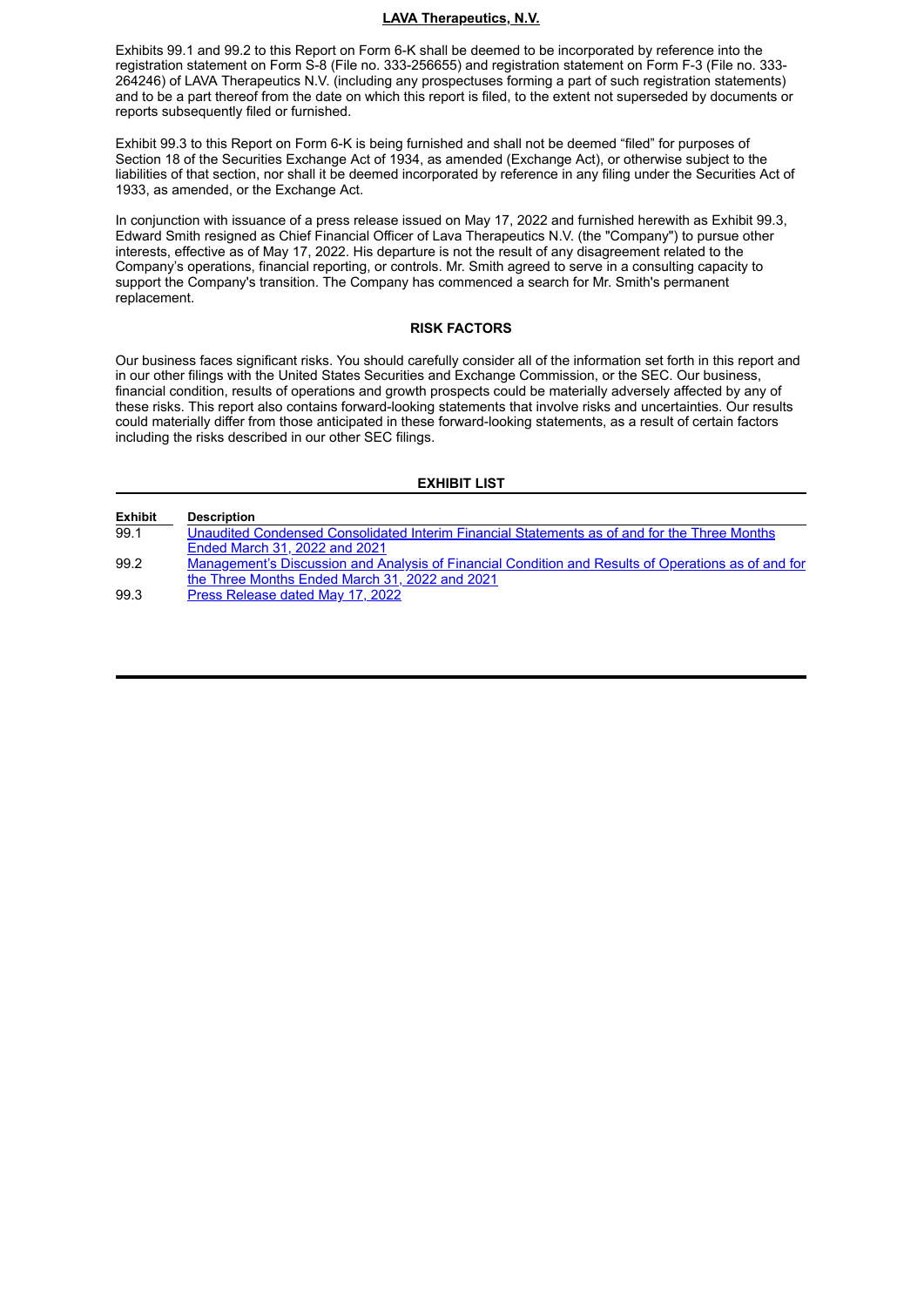#### **SIGNATURES**

Pursuant to the requirements of the Securities Exchange Act of 1934, the registrant has duly caused this report to be signed on its behalf by the undersigned, thereto duly authorized.

> LAVA Therapeutics, N.V. (Registrant)

Date: May 17, 2022 **By: /s/ Stephen Hurly** 

Stephen Hurly Chief Executive Officer and Director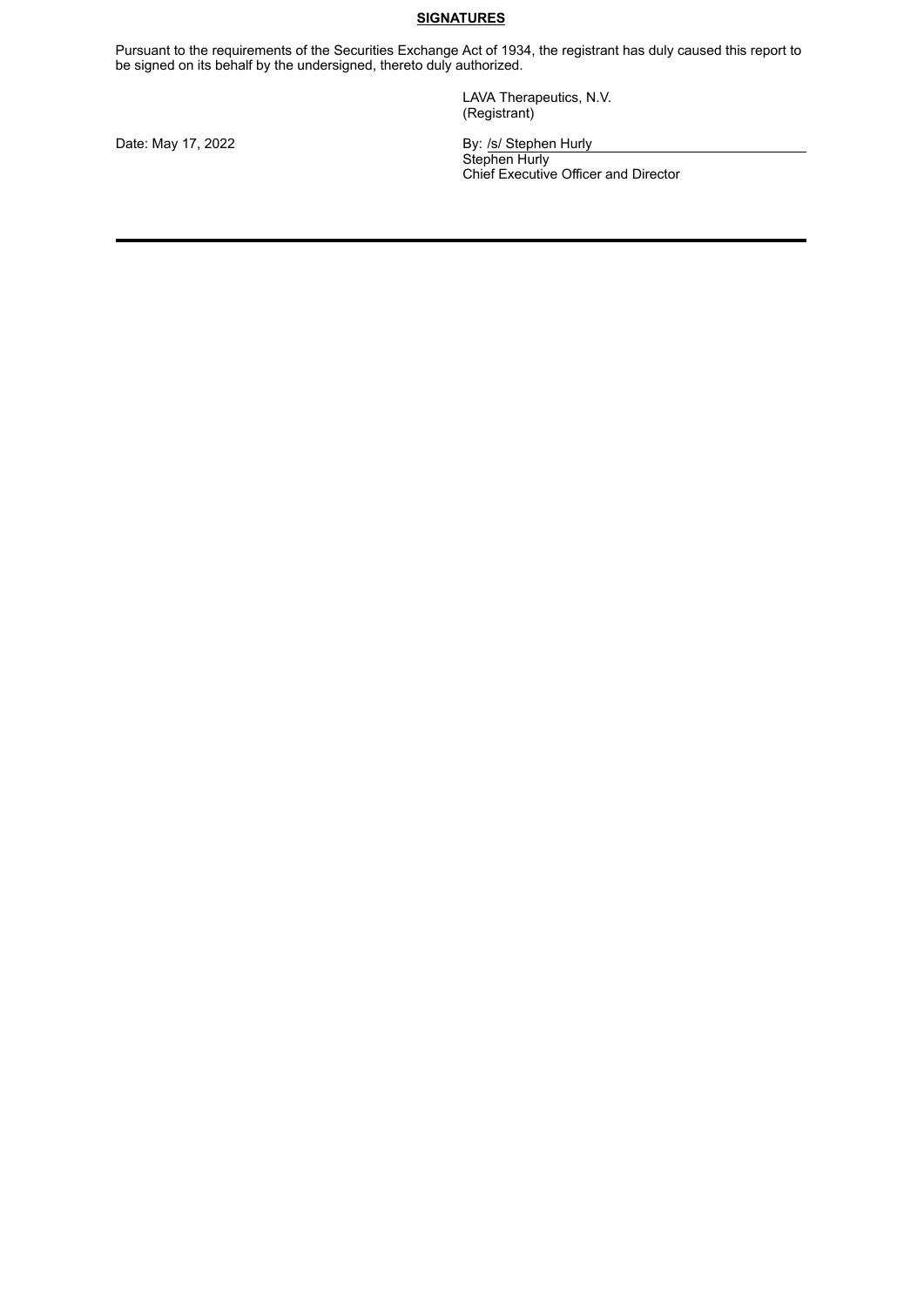**Exhibit 99.1**

#### <span id="page-3-0"></span>**LAVA THERAPEUTICS N.V. INDEX TO UNAUDITED CONDENSED CONSOLIDATED INTERIM FINANCIAL STATEMENTS**

<span id="page-3-1"></span>

|                                                                                      | Page           |
|--------------------------------------------------------------------------------------|----------------|
| Condensed Consolidated Interim Statements of Loss and Comprehensive Loss (unaudited) |                |
| Condensed Consolidated Interim Statements of Financial Position (unaudited)          | 3              |
| Condensed Consolidated Interim Statements of Changes in Equity (unaudited)           | $\overline{4}$ |
| Condensed Consolidated Interim Statements of Cash Flows (unaudited)                  | .5             |
| Notes to the Unaudited Condensed Consolidated Interim Financial Statements           | 6              |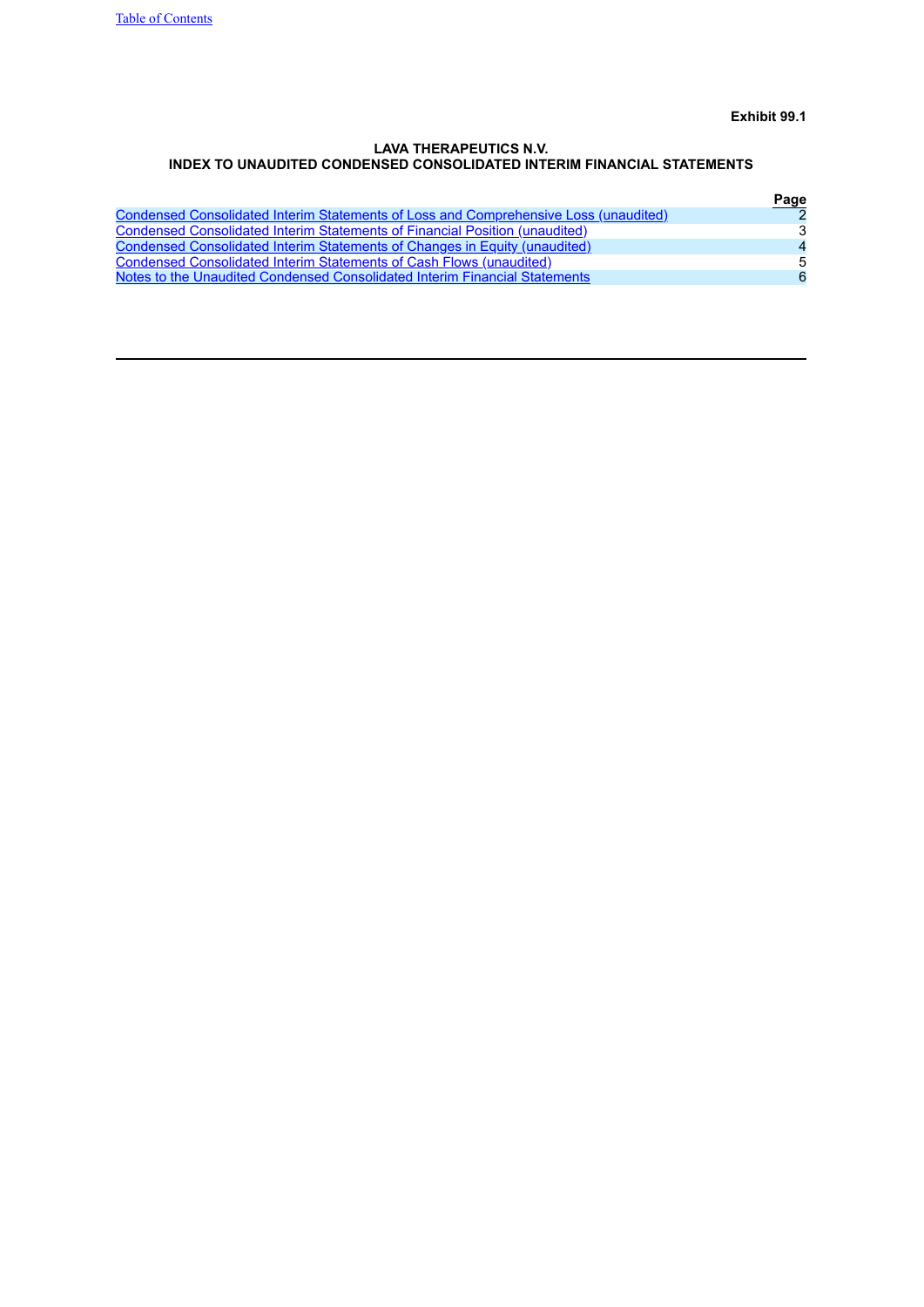#### **LAVA Therapeutics N.V. Condensed Consolidated Interim Statements of Loss and Comprehensive Loss (in thousands, except share and per share amounts) (unaudited)**

<span id="page-4-0"></span>

|                                                       |              |    | <b>Three Months Ended</b> |    |           |
|-------------------------------------------------------|--------------|----|---------------------------|----|-----------|
|                                                       | <b>Notes</b> |    | 2022                      |    | 2021      |
| Revenue:                                              |              |    |                           |    |           |
| Research and license revenue                          | 6            | \$ | 1,000                     | \$ | 1,000     |
| <b>Total revenue</b>                                  |              |    | 1,000                     |    | 1,000     |
| <b>Operating expenses:</b>                            |              |    |                           |    |           |
| Research and development                              | 7            |    | (7,601)                   |    | (18, 712) |
| General and administrative                            | 8            |    | (4,298)                   |    | (1,727)   |
| <b>Total operating expenses</b>                       |              |    | (11,899)                  |    | (20,439)  |
|                                                       |              |    |                           |    |           |
| <b>Operating loss</b>                                 |              |    | (10, 899)                 |    | (19, 439) |
| Interest expense, net                                 |              |    | (163)                     |    | (129)     |
| Foreign currency exchange gain (loss), net            |              |    | 566                       |    | (150)     |
| Total non-operating income (expenses)                 |              |    | 403                       |    | (279)     |
|                                                       |              |    |                           |    |           |
| Loss before income tax                                |              |    | (10, 496)                 |    | (19, 718) |
| Income tax expense                                    |              |    | (59)                      |    | (24)      |
| Loss for the year                                     |              | \$ | (10, 555)                 | \$ | (19, 742) |
| Foreign currency translation adjustment               |              |    | (2,216)                   |    | (1,076)   |
| <b>Total comprehensive loss</b>                       |              | S  | (12, 771)                 | \$ | (20,818)  |
| Loss per share:                                       |              |    |                           |    |           |
| Loss per share, basic and diluted                     |              | \$ | (0.41)                    | \$ | (12.14)   |
| Weighted-average common shares outstanding, basic and |              |    |                           |    |           |
| diluted                                               |              |    | 25,775,538                |    | 1,626,598 |
|                                                       |              |    |                           |    |           |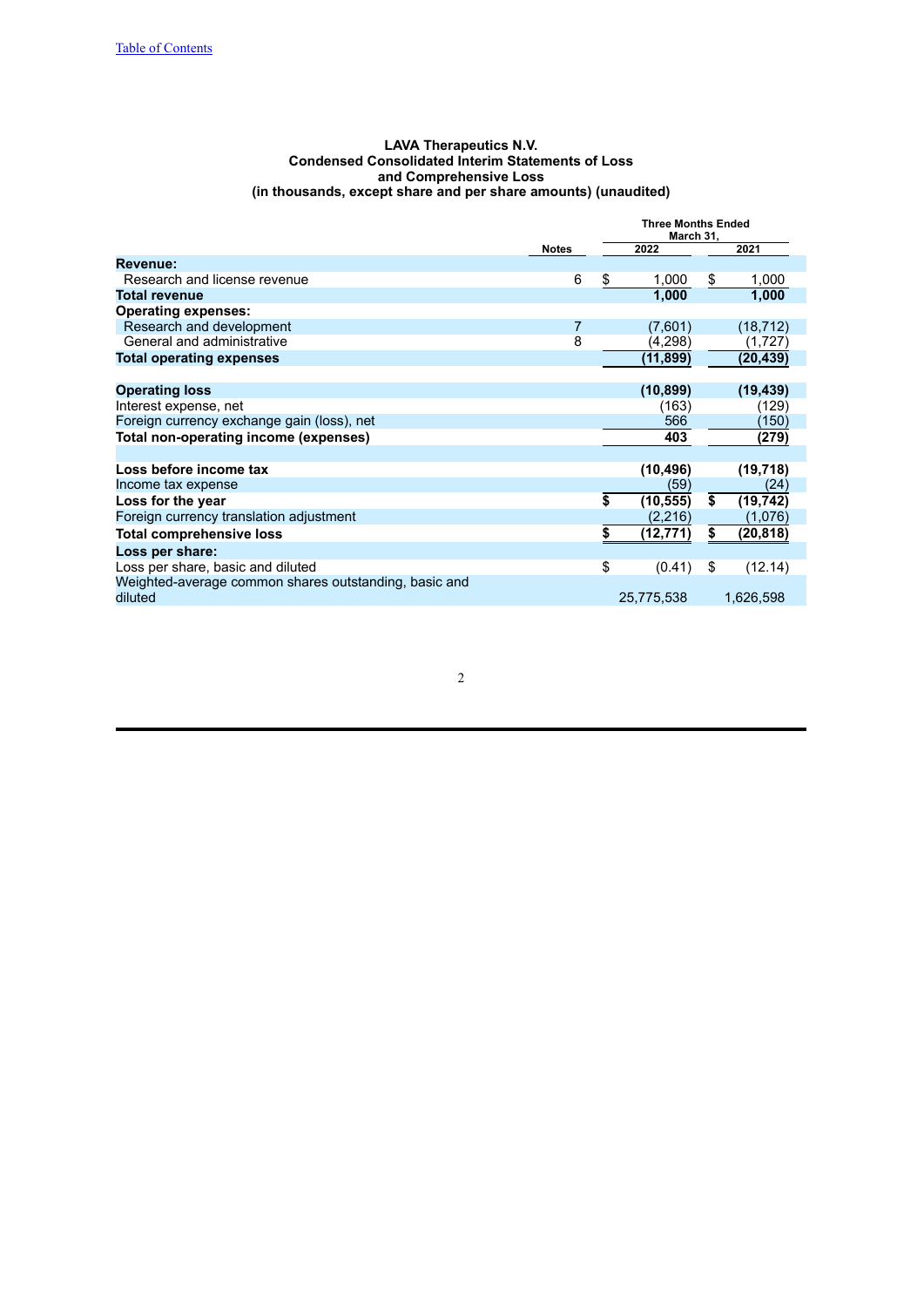| <b>LAVA Therapeutics N.V.</b>                                          |
|------------------------------------------------------------------------|
| <b>Condensed Consolidated Interim Statements of Financial Position</b> |
| (in thousands) (unaudited)                                             |

<span id="page-5-0"></span>

|                                                |              | March 31,     |                         | December 31, |  |
|------------------------------------------------|--------------|---------------|-------------------------|--------------|--|
|                                                | <b>Notes</b> | 2022          |                         | 2021         |  |
| <b>Assets</b>                                  |              |               |                         |              |  |
| <b>Non-current assets:</b>                     |              |               |                         |              |  |
| Property and equipment, net                    |              | \$<br>1.614   | \$                      | 1,445        |  |
| Right-of-use assets                            |              | 454           |                         | 501          |  |
| Other non-current assets and security deposits |              | 750           |                         | 796          |  |
| <b>Total non-current assets</b>                |              | 2,818         |                         | 2,742        |  |
| <b>Current assets:</b>                         |              |               |                         |              |  |
| Receivables and other                          |              | 421           |                         | 363          |  |
| Prepaid expenses and other current assets      |              | 1.645         |                         | 2,568        |  |
| VAT receivable                                 |              | 468           |                         | 371          |  |
| Investments                                    | 10           | 38,433        |                         | 42.334       |  |
| Cash and cash equivalents                      |              | 85,723        |                         | 90,869       |  |
| <b>Total current assets</b>                    |              | 126,690       |                         | 136,505      |  |
| <b>Total assets</b>                            |              | \$129.508     | $\overline{\mathbf{s}}$ | 139,247      |  |
| <b>Equity and Liabilities</b>                  |              |               |                         |              |  |
| Equity:                                        |              |               |                         |              |  |
| Share capital                                  | 11           | \$<br>3,653   | \$                      | 3,653        |  |
| Equity-settled employee benefits reserve       |              | 7,452         |                         | 5,219        |  |
| Foreign currency translation reserve           |              | (5,678)       |                         | (4,042)      |  |
| Additional paid-in capital                     |              | 192,270       |                         | 192,270      |  |
| Accumulated deficit                            |              | (89, 288)     |                         | (78, 733)    |  |
| <b>Total equity</b>                            |              | 108.409       |                         | 118,367      |  |
| <b>Non-current liabilities:</b>                |              |               |                         |              |  |
| Lease liabilities                              |              | 251           |                         | 320          |  |
| License liabilities                            | 5            |               |                         | 5,028        |  |
| <b>Borrowings</b>                              |              | 4,509         |                         | 4,284        |  |
| <b>Total non-current liabilities</b>           |              | 4,760         |                         | 9,632        |  |
| <b>Current liabilities:</b>                    |              |               |                         |              |  |
| Trade payables and other                       |              | 2,656         |                         | 2,553        |  |
| Lease liabilities                              |              | 336           |                         | 261          |  |
| License liabilities                            | 5            | 9,870         |                         | 5,028        |  |
| Deferred revenue                               | 6            | 485           |                         | 1,527        |  |
| Accrued expenses and other current liabilities |              | 2,992         |                         | 1,879        |  |
| <b>Total current liabilities</b>               |              | 16,338        |                         | 11,248       |  |
| <b>Total liabilities</b>                       |              | 21,099        |                         | 20,880       |  |
| <b>Total equity and liabilities</b>            |              | 129,508<br>\$ | \$                      | 139,247      |  |
|                                                |              |               |                         |              |  |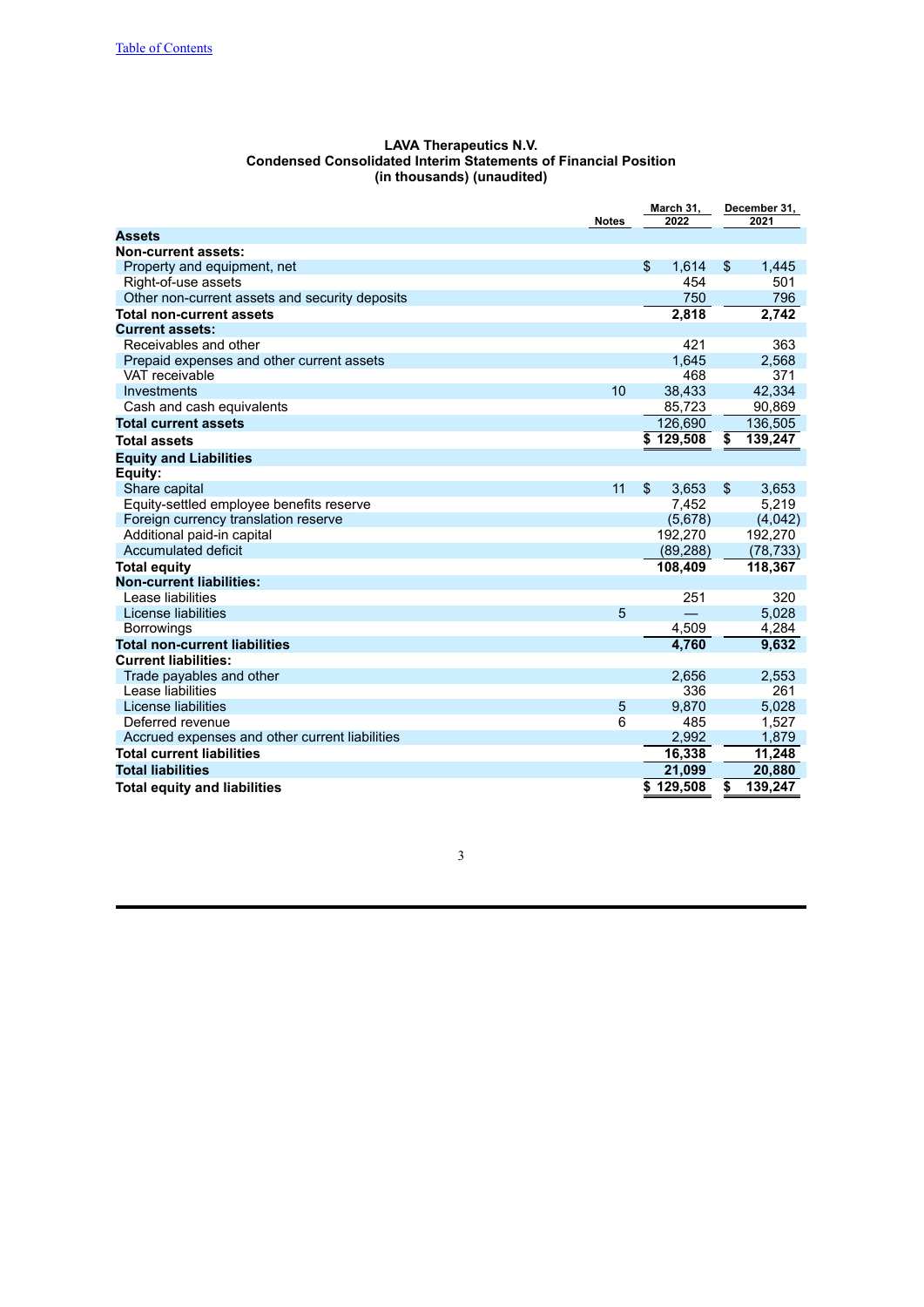#### **LAVA Therapeutics N.V. Condensed Consolidated Interim Statements of Changes in Equity (in thousands, except share amounts) (unaudited)**

<span id="page-6-0"></span>

|                                            | <b>Note</b> | Common<br>shares | Equity-<br>settled<br>Foreign<br>employee<br>currency<br>Share<br>benefits<br>translation<br><b>APIC</b><br>capital<br>reserve<br>reserves |       |     | Accumulated<br>deficit |         | Total |         |   |           |   |           |
|--------------------------------------------|-------------|------------------|--------------------------------------------------------------------------------------------------------------------------------------------|-------|-----|------------------------|---------|-------|---------|---|-----------|---|-----------|
| Balance at January 1, 2022                 |             | 25,775,538       | \$                                                                                                                                         | 3.653 | \$. | 5,219                  | (4,042) | s.    | 192,270 | S | (78, 733) | S | 118,367   |
| Loss for the period                        |             |                  |                                                                                                                                            |       |     |                        |         |       |         |   | (10, 555) |   | (10, 555) |
| Foreign currency translation<br>adjustment |             |                  |                                                                                                                                            |       |     |                        | (1,636) |       |         |   |           |   | (1,636)   |
| Share-based compensation<br>expense        | 9           |                  |                                                                                                                                            |       |     | 2,233                  |         |       |         |   |           |   | 2,233     |
| Balance at March 31, 2022                  |             | 25,775,538       |                                                                                                                                            | 3,653 |     | 7,452                  | (5,678) |       | 192,270 |   | (89, 288) |   | 108,409   |

|                                                         |      |                           |                                     |                           | Preference                          |                    |                              |                  |                  | Equity-<br>settled               | Foreign                            |             |                        |                  |
|---------------------------------------------------------|------|---------------------------|-------------------------------------|---------------------------|-------------------------------------|--------------------|------------------------------|------------------|------------------|----------------------------------|------------------------------------|-------------|------------------------|------------------|
|                                                         | Note | <b>Series A</b><br>shares | <b>Series A</b><br>Share<br>premium | <b>Series B</b><br>shares | <b>Series B</b><br>Share<br>premium | Series C<br>shares | Series C<br>Share<br>premium | Common<br>shares | Share<br>capital | employee<br>benefits<br>reserves | currency<br>translation<br>reserve | <b>APIC</b> | Accumulated<br>deficit | Total            |
| <b>Balance at</b><br>January 1,<br>2021                 |      | 1,037,595                 | 722<br>S                            | 3,899,766                 | \$18,340                            | 4,133,805          | \$22,026                     | 281,775          | - 5              | 922<br>S                         | $(1,003)$ \$<br>S.                 | -           | (33, 386)<br>S         | 7,621<br>- 5     |
| Loss for the<br>period                                  |      |                           |                                     |                           |                                     |                    |                              |                  |                  |                                  |                                    |             | (19, 742)              | (19, 742)        |
| Share split                                             |      |                           | (143)                               |                           | (536)                               |                    | (589)                        |                  | 1,308            |                                  |                                    | (40)        |                        |                  |
| Issuance of<br>Series C<br>preferred<br>shares, net     |      |                           |                                     |                           |                                     | 9,945,221          | 60,373                       |                  | 1,425            |                                  |                                    |             |                        | 61,798           |
| Repurchase of<br>Series A and<br>common shares          |      | (718, 250)                | (400)                               |                           |                                     |                    |                              | (165, 750)       | (122)            |                                  |                                    | (4,760)     |                        | (5, 282)         |
| Conversion of<br>Preference<br>shares                   |      | (319, 345)                | (179)                               | (3,899,766)               | (17, 804)                           | (14,079,026)       | (81, 810)                    | 18,298,137       |                  |                                  |                                    | 99,793      |                        |                  |
| <b>Issuance of</b><br>common stock<br>in initial public |      |                           |                                     |                           |                                     |                    |                              |                  |                  |                                  |                                    |             |                        |                  |
| offering, net<br>Foreign<br>currency<br>translation     |      |                           |                                     |                           |                                     |                    |                              | 6,700,000        | 947              |                                  |                                    | 88,115      |                        | 89,062           |
| adjustment<br>Share-based<br>compensation               |      |                           |                                     |                           |                                     |                    |                              |                  |                  |                                  | (502)                              | (336)       |                        | (838)            |
| expense<br><b>Balance</b> at<br>March 31, 2021          | 9    |                           |                                     |                           |                                     |                    |                              | 25,114,162       | \$3,558          | 641<br>1,563                     | (1, 505)                           | \$182,772   | (53, 128)              | 641<br>\$133,260 |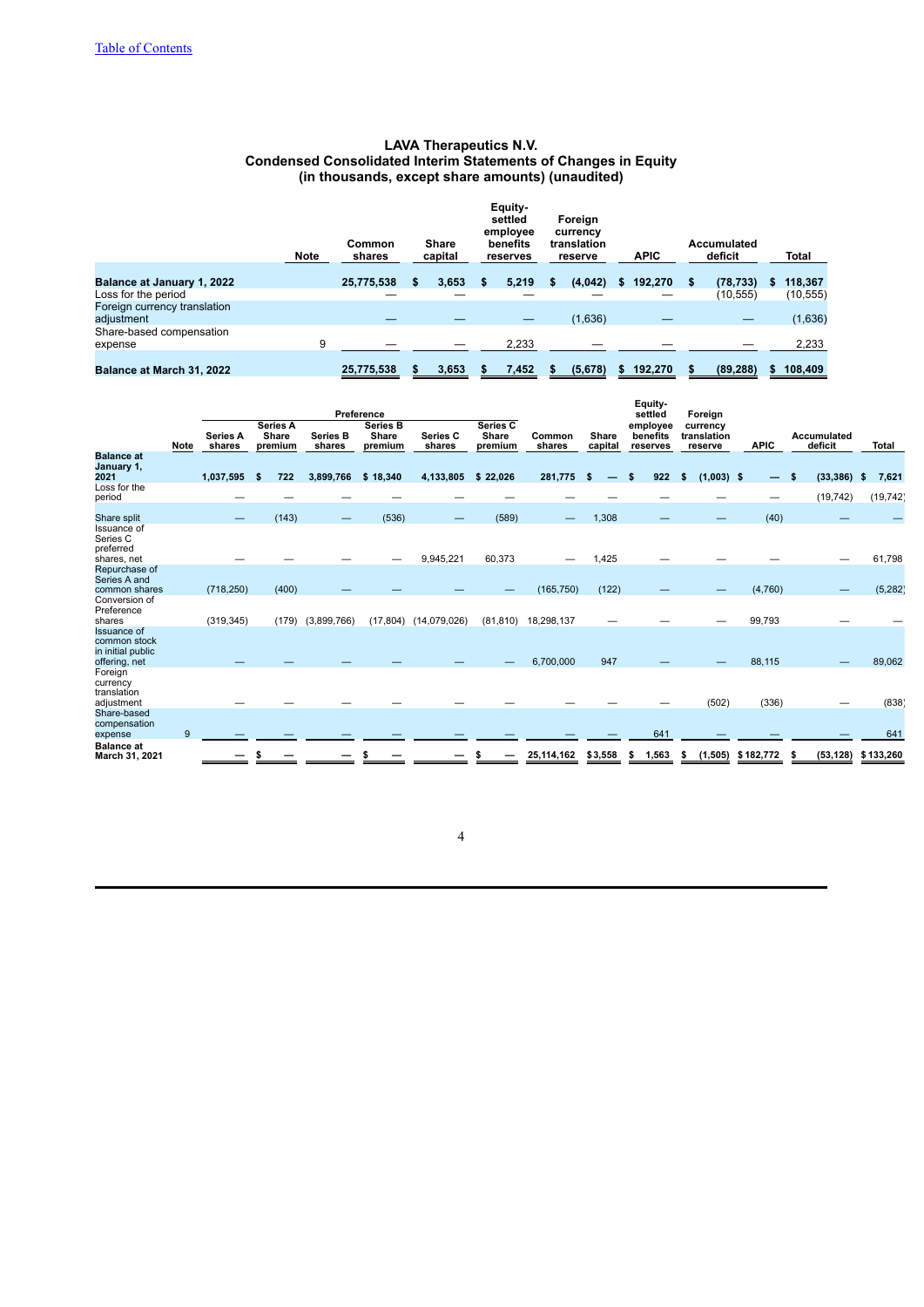<span id="page-7-0"></span>

| <b>LAVA Therapeutics N.V.</b>                           |
|---------------------------------------------------------|
| Condensed Consolidated Interim Statements of Cash Flows |
| (in thousands) (unaudited)                              |

|                                                                         |              | Three Months Ended March 31, |    |           |
|-------------------------------------------------------------------------|--------------|------------------------------|----|-----------|
|                                                                         | <b>Notes</b> | 2022                         |    | 2021      |
| <b>Cash flows from operating activities:</b>                            |              |                              |    |           |
| Loss before income tax                                                  |              | \$<br>(10, 496)              | \$ | (19, 718) |
| Adjusted for:                                                           |              |                              |    |           |
| Depreciation and amortization of non-current assets                     |              | 101                          |    | 71        |
| Foreign currency exchange (gain) loss, net                              |              | (566)                        |    | 150       |
| Depreciation and amortization of right-of-use assets                    |              | 67                           |    | 58        |
| Share-based compensation expense                                        | 9            | 2.233                        |    | 641       |
| Income tax expense                                                      |              | (60)                         |    | (24)      |
| Amortization of premium on investments                                  |              | 207                          |    |           |
| Changes in working capital:                                             |              |                              |    |           |
| Receivables and other                                                   |              | (56)                         |    | 698       |
| VAT receivable                                                          |              | (96)                         |    | 123       |
| Prepaid expenses and other assets                                       |              | 966                          |    | (384)     |
| Trade accounts payable and other                                        |              | 105                          |    | 337       |
| Deferred revenue                                                        | 6            | (1,000)                      |    | (1,000)   |
| License liabilities                                                     |              | (187)                        |    | 14,179    |
| <b>Other liabilities</b>                                                |              | 1,154                        |    | 370       |
| Net cash used in operating activities                                   |              | (7,628)                      |    | (4, 499)  |
| Cash flows from investing activities:                                   |              |                              |    |           |
| Purchases of property and equipment                                     |              | (323)                        |    | (166)     |
| Purchases of investments                                                |              | (17, 241)                    |    |           |
| Maturities of investments                                               |              | 20,935                       |    |           |
| Net cash provided by (used in) investing activities                     |              | 3,371                        |    | (166)     |
| Cash flows from financing activities:                                   |              |                              |    |           |
| Proceeds from common shares from initial public offering, net           | 14           |                              |    | 91,945    |
| Proceeds from Series C financing, net                                   |              |                              |    | 61,798    |
| Payment of Series A preferred and common shares repurchased             |              |                              |    | (5, 167)  |
| Proceeds from borrowings                                                |              | 306                          |    | 89        |
| Payment of principal portion of lease liabilities                       |              | (36)                         |    | (5)       |
| Net cash provided by financing activities                               |              | 270                          |    | 148,660   |
| Net (decrease) increase in cash and cash equivalents                    |              | (3,987)                      |    | 143,995   |
| Cash and cash equivalents at the beginning of period                    |              | 90,869                       |    | 15,818    |
| Effects of exchange rate changes                                        |              | (1, 159)                     |    | (1, 567)  |
| Cash and cash equivalents at end of period                              |              | \$<br>85,723                 | \$ | 158,246   |
| Supplemental schedule of noncash operating and financing<br>activities: |              |                              |    |           |
| Deferred offering costs in accounts payable and accrued expenses        |              | \$                           | \$ | 2,566     |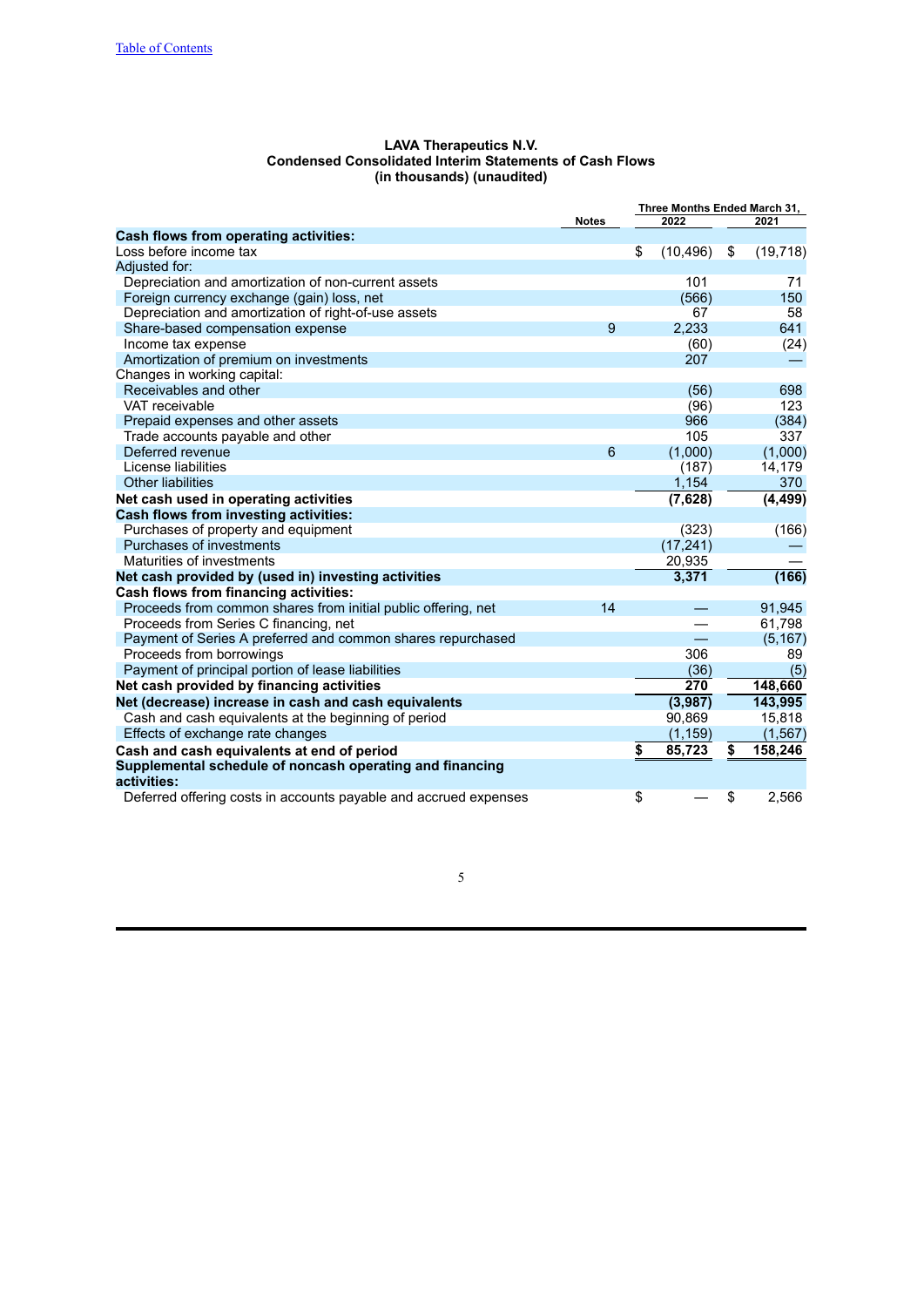#### <span id="page-8-0"></span>**LAVA Therapeutics N.V. Notes to the Unaudited Condensed Consolidated Interim Financial Statements**

#### **Note 1—General Information**

LAVA Therapeutics N.V., together with its subsidiary, is a clinical-stage immuno-oncology company utilizing its proprietary Gammabody™ platform to develop a portfolio of bispecific gamma delta T cell engagers for the potential treatment of solid tumors and hematological malignancies. The company's innovative approach utilizes bispecific antibodies engineered to selectively kill cancer cells via the triggering of Vγ9Vδ2 T cell antitumor effector functions upon cross-linking to tumor-associated antigens. LAVA Therapeutics N.V. was incorporated in 2016 and is headquartered in Utrecht, the Netherlands. Unless the context otherwise requires, references to the "Company," "we," "us" and "our" refer to LAVA Therapeutics N.V. and its subsidiary.

In connection with becoming a public company, on March 29, 2021, the Company changed its name from "LAVA Therapeutics, B.V." to "LAVA Therapeutics N.V." The address of the Company's registered office is Yalelaan 60, 3584 CM Utrecht, the Netherlands. The Company's common shares are listed for trading under the symbol "LVTX" on The Nasdaq Global Select Market.

The Audit Committee of the Company's Board of Directors approved these unaudited condensed consolidated interim financial statements on May 16, 2022.

#### **Note 2—Summary of Significant Accounting Policies**

#### *Basis of Preparation*

The unaudited condensed consolidated interim financial statements of the Company are prepared in accordance with International Accounting Standard 34, "Interim Financial Reporting." Certain information and disclosures normally included in the consolidated financial statements prepared in accordance with International Financial Reporting Standards (IFRS) have been condensed or omitted. Accordingly, these unaudited condensed consolidated interim financial statements should be read in conjunction with the Company's annual consolidated financial statements for the years ended December 31, 2021 and 2020 and accompanying notes, which have been prepared in accordance with IFRS as issued by the International Accounting Standards Board.

The accounting policies applied are consistent with those of the previous financial year. A description of our accounting policies is provided in the Accounting Policies section of the audited consolidated financial statements as of, and for the years ended, December 31, 2021 and 2020.

The preparation of financial statements in conformity with IFRS requires the use of certain critical accounting estimates and requires management to exercise its judgment in the process of applying the Company's accounting policies. The areas involving a higher degree of judgment or complexity, or areas where assumptions and estimates are significant to the unaudited condensed consolidated interim financial statements are disclosed in Note 3. The interim financial data as of March 31, 2022 and for the three months ended March 31, 2022 and 2021 are unaudited. In the opinion of management, the interim financial data includes all adjustments, consisting only of normal recurring adjustments, necessary to a fair statement of the results for the interim periods.

#### *Going concern*

These condensed consolidated interim financial statements have been prepared by management on the assumption that the Company will be able to continue as a going concern, which presumes that the Company will, for the foreseeable future, be able to realize its assets and discharge its liabilities in the normal course of business.

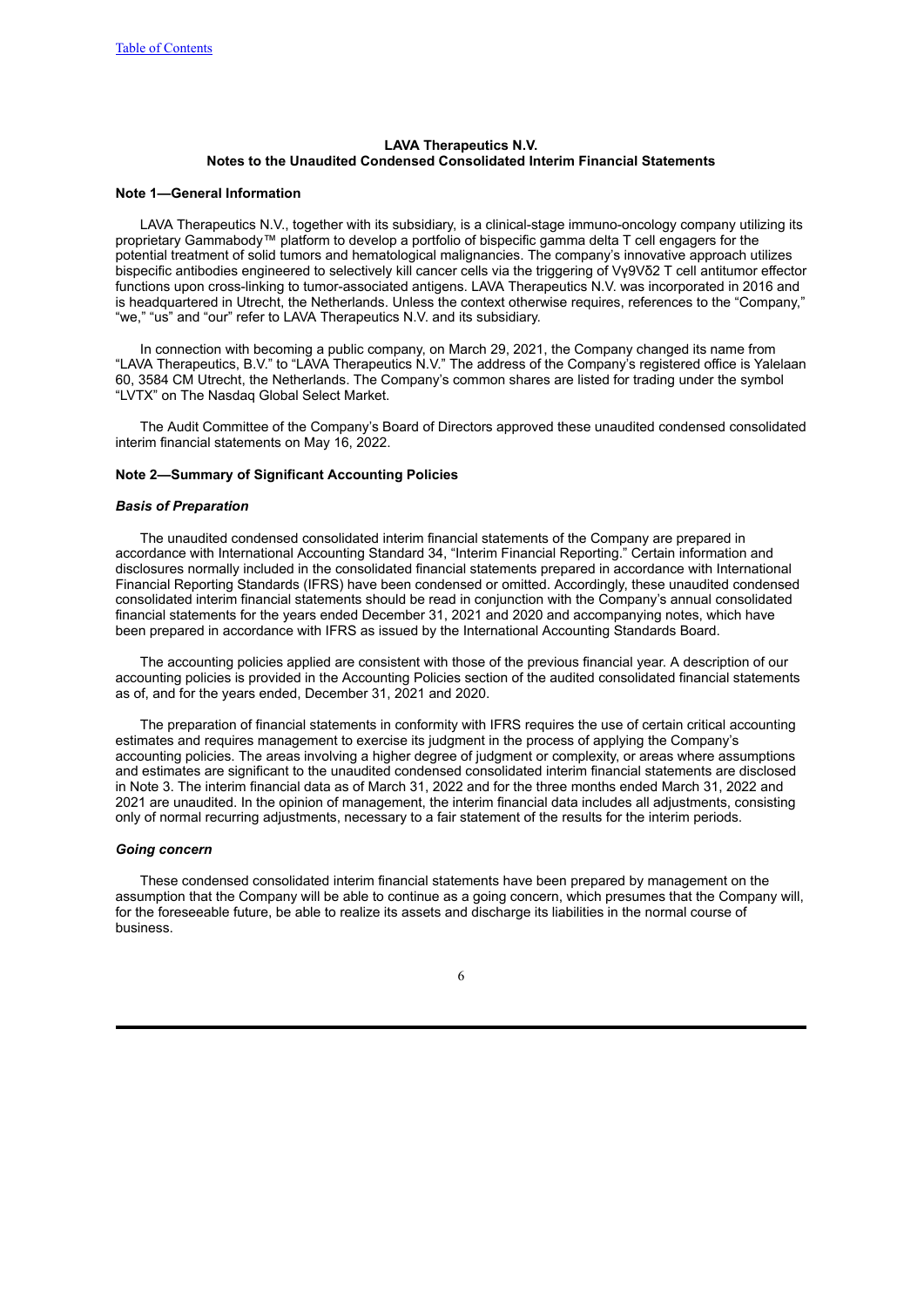Through March 31, 2022, the Company has funded its operations with proceeds from sales of equity financings, collaboration and licensing agreements, government grants and borrowings under various agreements. Since its inception, the Company has incurred recurring net losses. The Dutch Research and Development Act (WBSO) provides compensation for a part of research and development wages and other costs through a reduction in payroll taxes. WBSO grant amounts are offset against wages and salaries and included in research and development expenses in the consolidated statements of loss and comprehensive loss.

As of March 31, 2022, the Company had an accumulated deficit of \$89.3 million. The Company expects to continue to generate operating losses in the foreseeable future. The Company expects that its cash, cash equivalents and investments of \$124.2 million as of March 31, 2022 will be sufficient to fund its operating expenses and capital expenditure requirements for at least twelve months following the issuance of these financial statements. Accordingly, the consolidated financial statements have been prepared on a going concern basis.

Until we can generate sufficient product revenue to finance our cash requirements, which we may never do, we expect to finance our future cash needs through a combination of public or private equity offerings, debt financings, collaborations, strategic alliances, licensing arrangements and other marketing or distribution arrangements. Disruptions in the financial markets in general may make equity and debt financing more difficult to obtain and may have a material adverse effect on our ability to meet our fundraising needs. If we are unable to obtain sufficient funding in a timely manner or on commercially acceptable terms, we may have to delay, reduce the scope of, or eliminate one or more of our operating activities, and consider other cost reduction initiatives, such as downsizing our operations or withholding initiation or expansion of clinical trials or research. In addition, in the event we are not able to generate sufficient funds, we may be unable to continue as a going concern and our business, financial condition and/or results of operations could be materially and adversely affected and could reduce the price of our common shares and we may ultimately go into insolvency. In addition, any perceived or actual inability by us to finance our clinical development activities and other business activities may cause the market price of our common shares to decline.

#### *COVID-19*

In March 2020, the COVID-19 virus caused a worldwide pandemic. Although the short- and long-term effects of this pandemic are unknown, the Company's business operations have been impacted by the pandemic. To date these impacts have not been significant to our operations. These have, or may in the future, impact:

- availability of supplies and equipment for our laboratories;
- availability of staff;
- start dates and recruitment in our clinical trials due to risks of opening and available resources at clinical sites;
- availability of study drug; and
- fundraising and access to the capital markets.

Management closely monitors the situation and, to its best ability, is focusing on mitigating measures and contingency plans to limit and prevent any potential impact on our business operations as much as possible.

Our financial condition and results of operations are most affected by our capital resources, continued research and development expenses and general and administrative expenses. Although the COVID-19 pandemic has impacted the timing of onboarding investigational sites and enrolling patients in our ongoing Phase 1/2a clinical trial for LAVA-051 and LAVA-1207, to date we have not experienced any material business disruption as a result of the COVID-19 pandemic.

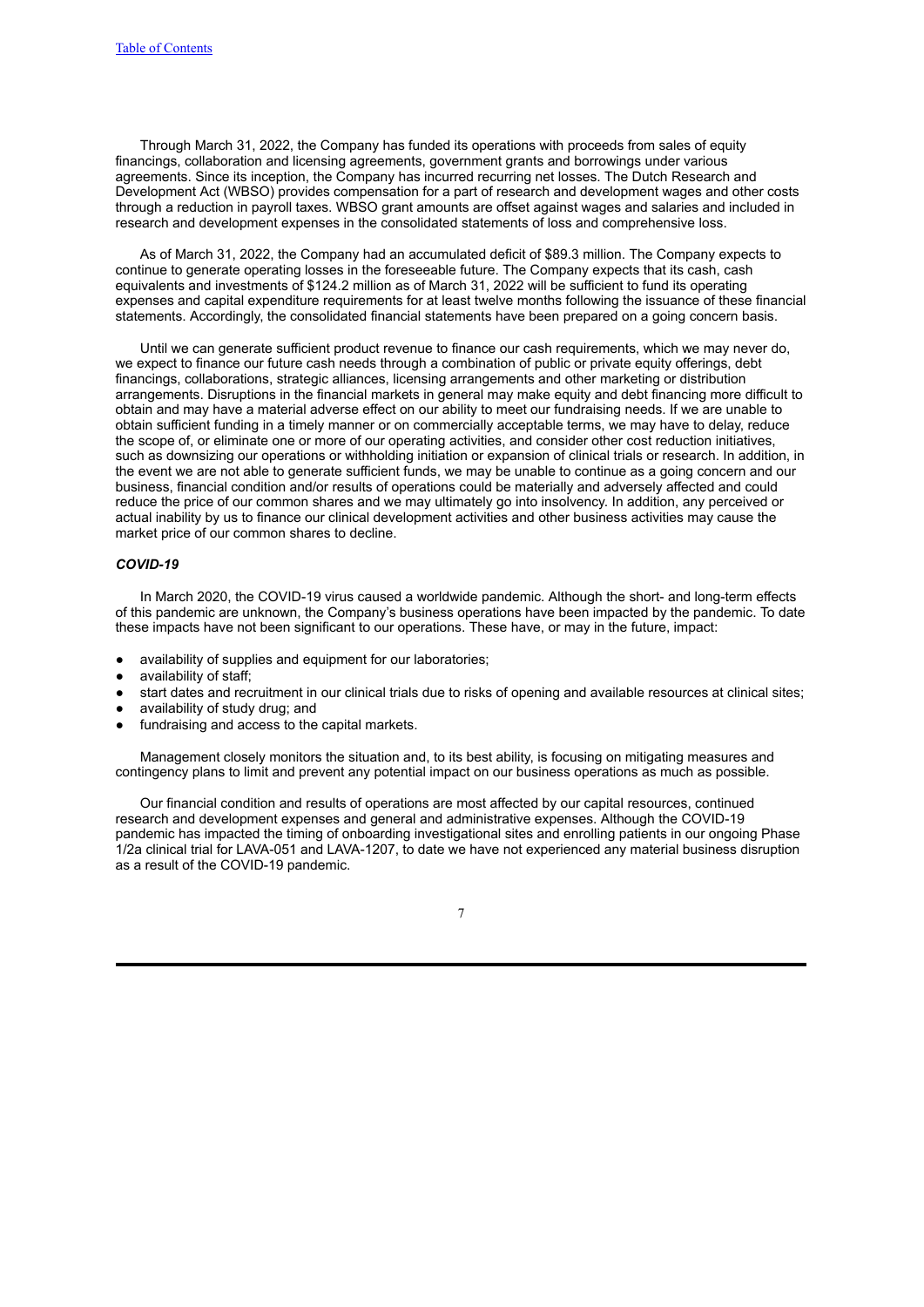#### *Cash and Cash Equivalents*

Cash and cash equivalents in the condensed consolidated interim statements of financial position are comprised of cash at banks and on hand and short-term deposits with a maturity of three months or less, which are subject to an insignificant risk of changes in value.

Our objective in managing our cash resources (cash, cash equivalents and investments) is to preserve principal, achieve liquidity requirements, safeguard funds and optimize investment performance. We maintain our cash resources in accordance with our investment policy, which defines allowable investments, specifies credit quality standards and is designed to limit our credit exposure to any single issuer. Cash and cash equivalents include deposits and money market funds. Investments include United States (U.S.) Treasury bills and agency debt obligations, securities issued by public corporations and Dutch, European Union, and other municipal debt obligations. Our invested cash resources are deployed to achieve our operating objectives in furthering our programs. We are prohibited from borrowing for investment purposes and from engaging in any non-businessrelated investment activity that would be considered speculative according to the principles of conservative investment management.

For the purposes of the condensed consolidated interim statements of cash flows, cash and cash equivalents consist of cash and short-term deposits, as defined above, net of outstanding bank overdrafts.

#### *Investments*

As of March 31, 2022, we have determined that we have the intent and ability to hold all investments in debt securities until maturity. Accordingly, all investments are recorded at amortized cost on our condensed consolidated interim statements of financial position, with the amortization of bond premiums or discounts and earned interest income recorded in our condensed consolidated interim statements of loss.

There were no new standards, interpretations, or amendments that became effective in the current reporting period which had an impact on the unaudited condensed consolidated interim financial statements.

#### *Financial instruments*

#### (i) *Financial assets*

The Company's financial assets are comprised of cash and cash equivalents, investments, trade and other receivables, security deposits and other current and non-current assets. All financial assets are recognized initially at fair value plus transaction costs that are attributable to the acquisition of the financial asset. Purchases and sales of financial assets are recognized on the settlement date; the date that the Company receives or delivers the asset. The Company classifies its financial assets primarily as cash and cash equivalents and receivables. Receivables are non-derivative financial assets, with fixed or determinable payments that are not quoted in an active market. They are included in current assets.

Financial assets are derecognized when the rights to receive cash flows from the asset have expired, or the Company has transferred its rights to receive cash flows from the asset or has assumed an obligation to pay the received cash flows in full.

#### (ii) *Financial liabilities*

The Company's financial liabilities are comprised of trade and other payables, lease liabilities, and borrowings. All financial liabilities are recognized initially at fair value.

After initial recognition, borrowings are subsequently measured at amortized cost using the effective interest method. The effective interest method amortization is included in finance costs in the consolidated statements of loss and other comprehensive loss.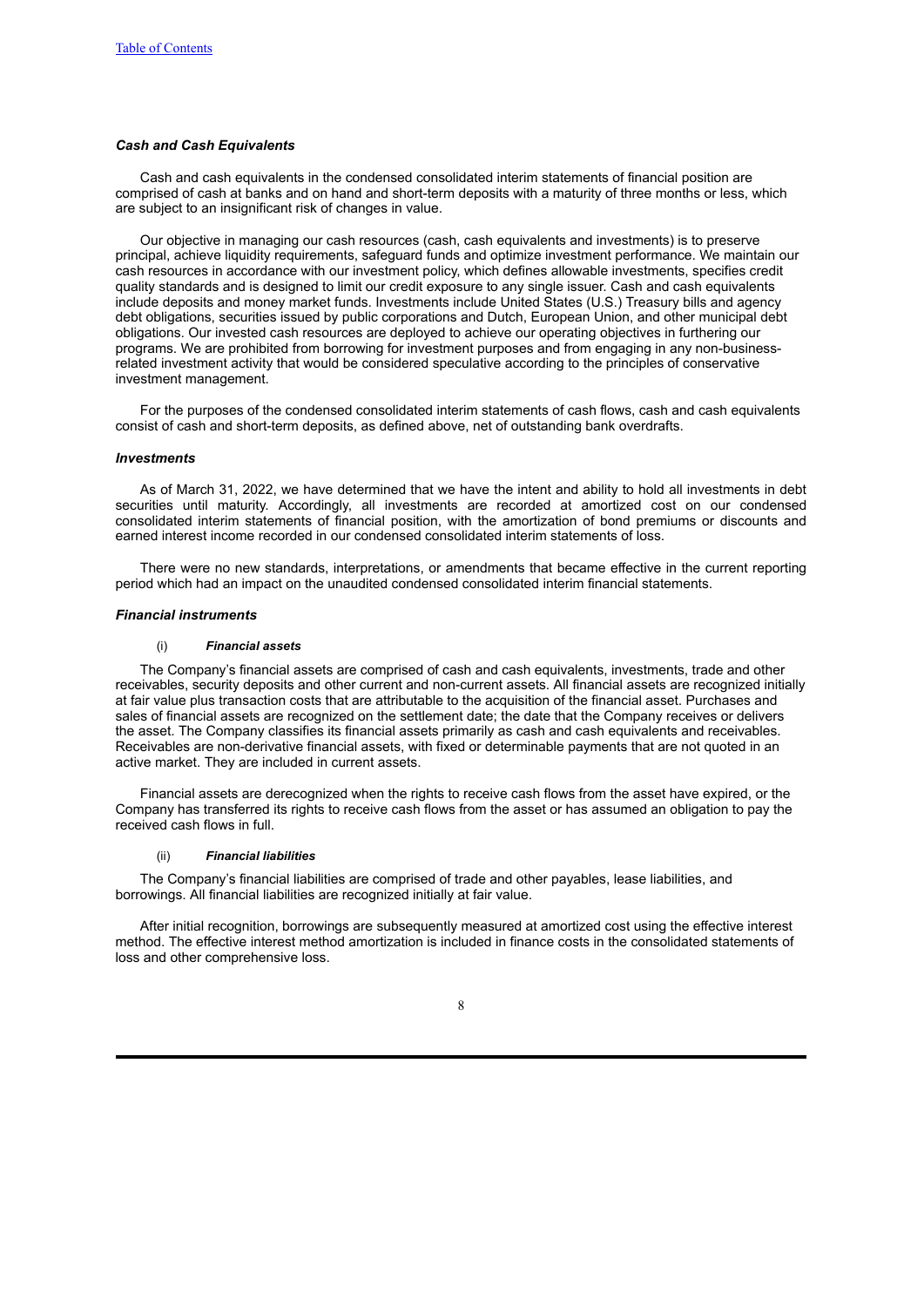Payables and borrowings are classified as current liabilities unless the Company has an unconditional right to defer settlement of the liability for at least 12 months after the reporting date.

Financial liabilities are derecognized when the obligation under the liability is discharged, canceled, or expires.

#### (iii) *Fair value measurements*

The Company does not hold any financial assets and financial liabilities other than those measured at amortized cost. Management assessed that the carrying values of the Company's financial assets and financial liabilities measured at amortized cost are a reasonable approximation of their fair values.

#### **Note 3—Significant Accounting Judgments, Estimates and Assumptions**

In the application of our accounting policies, the Company is required to make judgments, estimates and assumptions about the carrying amounts of assets and liabilities that are not readily apparent from other sources. The estimates and associated assumptions are based on historical experience and other factors that are considered to be relevant. Actual results may differ from these estimates.

The estimates and underlying assumptions are reviewed on an ongoing basis. Revisions to accounting estimates are recognized in the period in which the estimate is revised if the revision affects only that period, or in the period of the revision and future periods if the revision affects both current and future periods.

Critical judgments made in the process of applying our accounting policies which have the most significant effect on the amounts recognized in our unaudited condensed consolidated interim financial statements relate to revenue recognition, share-based payments, lease accounting, and to our research and license agreements.

The key sources of estimation uncertainty that have a significant risk of causing a material adjustment to the carrying amount of assets and liabilities within the next financial year, primarily relate to recognition of accruals for manufacturing and clinical trial activities. No significant adjustments to accruals have been recognized during the first three months of 2022 or 2021, due to conditions that existed as of December 31, 2021 or 2020, respectively. Additionally, there have been no changes to the application of significant accounting estimates, and no impairment losses have been recognized during the first three months of 2022 or 2021.

The unaudited condensed consolidated interim financial statements do not include all disclosures for critical accounting estimates and judgments that are required in the annual consolidated financial statements and should be read in conjunction with the Company's audited consolidated financial statements as of, and for the years ended, December 31, 2021 and 2020.

#### **Note 4—Equity**

On March 29, 2021, the Company completed an initial public offering (IPO) of common shares in the U.S. pursuant to its registration statement on Form F-1, as amended (File No. 333-253795). Pursuant to the registration statement, the Company issued and sold 6,700,000 shares of \$0.14 par value common stock at a price of \$15.00 per share. Net proceeds from the IPO were approximately \$89.0 million after deducting underwriting discounts and commissions of \$7.0 million and offering costs of \$4.5 million.

On April 19, 2021, underwriters of the Company's IPO consummated the exercise of their option to purchase 425,712 common shares from the Company at the price of \$15.00 per share resulting in additional IPO proceeds to the Company of \$5.9 million after deducting underwriting discounts and commissions of \$0.4 million.

<sup>9</sup>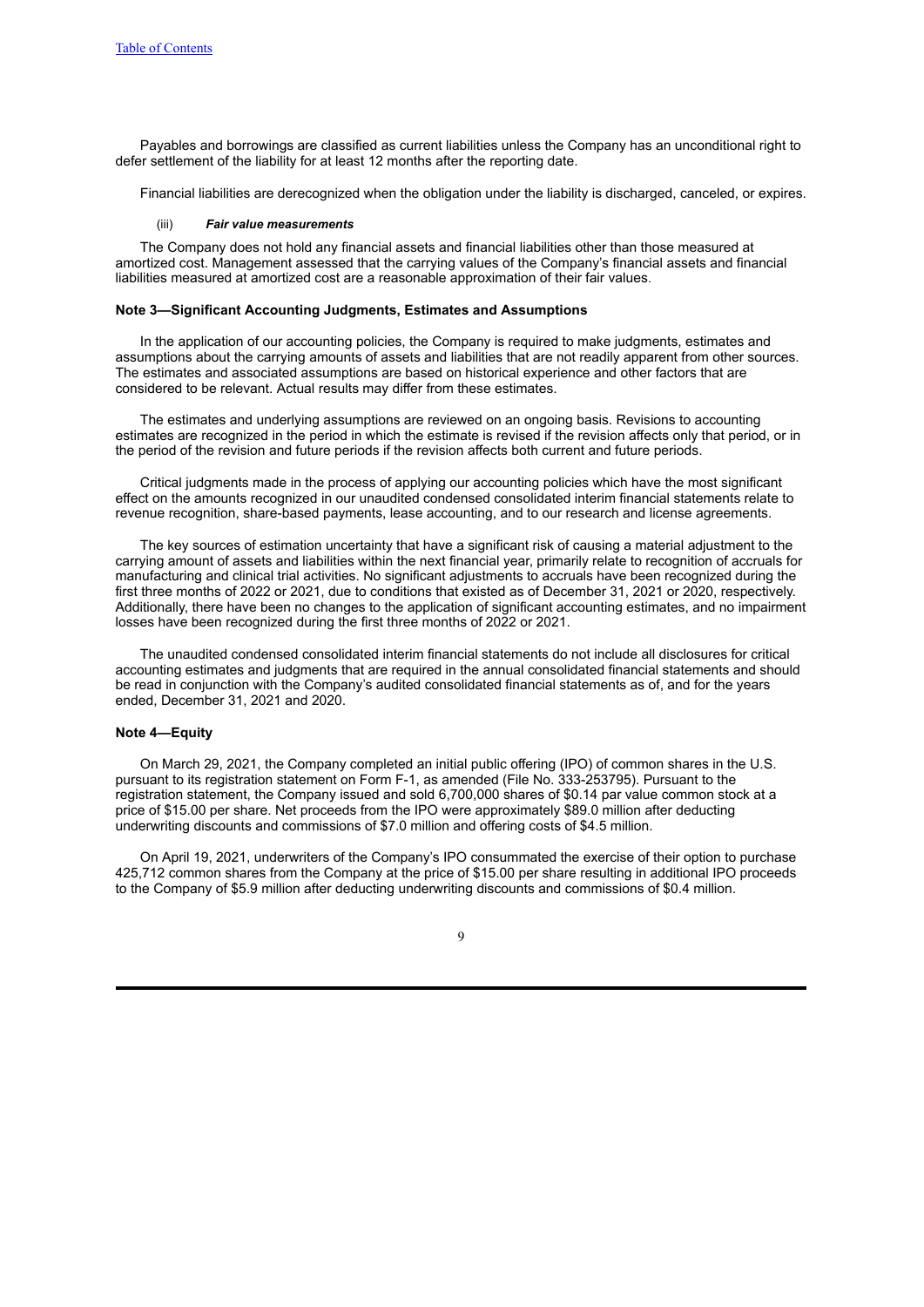In March 2021, the Company also received \$56.6 million in proceeds from the Series C financing, net of repurchasing Series A Preferred shares and common shares. Prior to the IPO in March 2021, all outstanding series of preferred shares were converted to common shares.

The share capital of LAVA Therapeutics N.V. consisted of 25,775,538 outstanding common shares at a nominal value of \$0.14 per share as of March 31, 2022.

#### **Note 5—License Liabilities**

On February 25, 2021, the license and assignment agreement with Stichting VUmc (VUmc) was restated, due to the Company's IPO which triggered a \$13.7 million payment (VUmc payment). The VUmc payment was calculated as the following:

- The Company shall issue common shares equal to \$3.7 million divided by the IPO price and pay \$0.3 million in cash, which was executed and paid in 2021; and
- On each of the first and second anniversary of the IPO, the Company shall pay \$5.0 million. Such payment shall be made in cash or common shares, at the election of the Company, valued using the closing price of common shares on the date two trading days prior to the respective anniversary of the IPO.

The first of the \$5.0 million payments became due to VUmc in March 2022 and is expected to be settled through the issuance of approximately 490,769 shares of common stock and \$2.5 million in cash. As of March 31, 2022, this payment has not been settled. The VUmc IPO anniversary payments are classified as a current liability in the unaudited condensed consolidated interim statements of financial position as of March 31, 2022, including the \$5.0 million payment due in March 2023.

#### **Note 6—Revenue**

#### **Research and License Revenue**

In May 2020, the Company entered into a research collaboration and license agreement (Janssen Agreement) with Janssen Biotech, Inc. (Janssen). As part of the Janssen Agreement, the Company received a non-refundable upfront payment of \$8.0 million, which is being recognized on a straight-line basis over the twoyear term of the research activities under the agreement. As of March 31, 2022 and 2021 there were \$0.5 million and \$4.8 million, respectively, of remaining unearned income related to this payment. Revenues for both the three months ended March 31, 2022 and 2021 were \$1.0 million, which related to the upfront payment. The straight line method of recognition materially approximates the cost to cost method of revenue recognition.

#### **Note 7—Research and Development Expenses**

Research and development expenses were as follows:

|                                                        | Three Months Ended March 31. |       |    |        |  |  |
|--------------------------------------------------------|------------------------------|-------|----|--------|--|--|
| (in thousands)                                         |                              | 2022  |    | 2021   |  |  |
| Pre-clinical and clinical trial expenses               | \$                           | 4.509 | \$ | 2,788  |  |  |
| Personnel-related expenses                             |                              | 1.442 |    | 970    |  |  |
| Share-based compensation expense                       |                              | 784   |    | 135    |  |  |
| Research and development activities expenses           |                              | 526   |    | 258    |  |  |
| Facilities and other research and development expenses |                              | 340   |    | 219    |  |  |
| VUmc license expenses                                  |                              |       |    | 14.342 |  |  |
|                                                        |                              | 7.601 |    | 18.712 |  |  |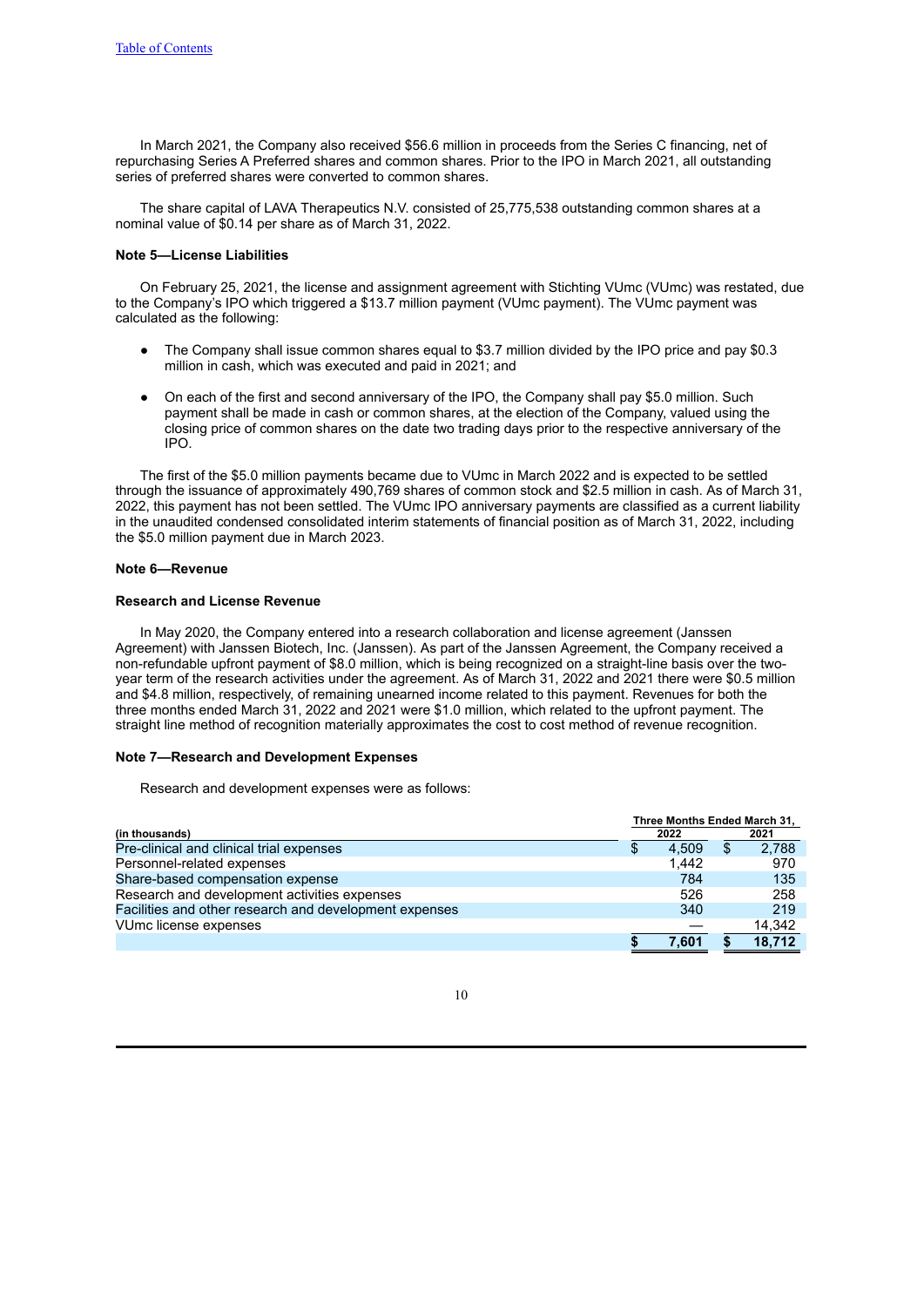#### **Note 8—General and Administrative Expenses**

General and administrative expenses were as follows:

|                                                     | Three Months Ended March 31, |       |  |       |  |
|-----------------------------------------------------|------------------------------|-------|--|-------|--|
| (in thousands)                                      |                              | 2022  |  | 2021  |  |
| Share-based compensation expense                    | Ъ                            | 1.449 |  | 506   |  |
| Personnel-related expenses                          |                              | 1.340 |  | 644   |  |
| Insurance, facilities, fees and other related costs |                              | 775   |  | -90   |  |
| Professional and consultant fees                    |                              | 734   |  | 487   |  |
|                                                     |                              | 4.298 |  | 1.727 |  |

#### **Note 9—Share-based awards**

As of March 25, 2021, the 2018 Stock Option Plan and the 2020 U.S. Stock Option Plan ceased to have any future shares available, and the Company established the 2021 Long-Term Incentive Option Plan (the Plan) for all its employees, members of the Board of Directors and select external consultants.

#### *Stock Options*

There were 3,823,515 stock options outstanding as of March 31, 2022, at a weighted-average exercise price of \$4.97 per share. During the three months ended March 31, 2022, 435,579 options were granted to employees at a weighted-average exercise price of \$5.40 per share.

Total compensation cost recognized for all stock option awards was as follows:

|                            | Three Months Ended March 31. |  |     |  |
|----------------------------|------------------------------|--|-----|--|
| (in thousands)             | 2022                         |  |     |  |
| Research and development   | 784                          |  | 135 |  |
| General and administrative | 449. ا                       |  | 506 |  |
|                            | 2.233                        |  | 641 |  |

The fair value of the share options has been measured using the Black-Scholes model. The assumptions used in the measurement of the fair values and the weighted average of the share options granted during the current quarter:

|                                        | March 31, 2022 |  |
|----------------------------------------|----------------|--|
| Expected annual average volatility     | 83.50%         |  |
| Expected life, years                   | 6.08           |  |
| Dividend yield                         |                |  |
| Risk-free interest rate                | 1.65% - 2.20%  |  |
| Weighted average grant date fair value | 3.85           |  |

The Company estimates volatility based on the historical volatility of its peer group. The unrecognized remaining stock-based compensation balance for shares issued from all option plans was approximately \$6.5 million as of March 31, 2022, which is expected to amortize over a weighted-average one year.

#### **Note 10—Investments**

Our investments in debt securities consist of investments in highly-rated corporate bonds and U.S. Treasury securities, with maturities ranging from three months to one year. All of these investments are classified as current assets on our condensed consolidated interim statements of financial position. As of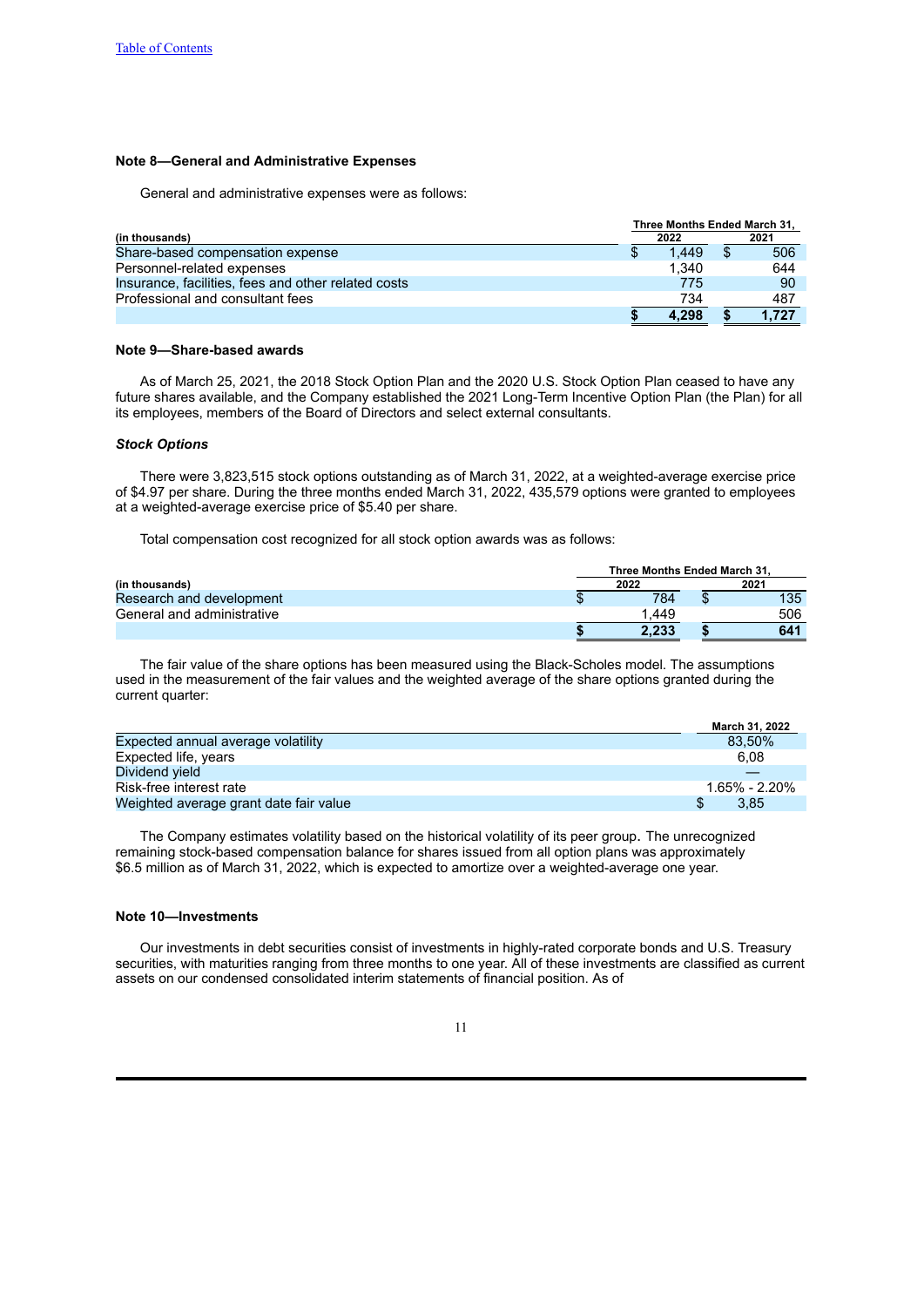March 31, 2022, the carrying value of our investments each were \$38.4 million, which approximates fair value.

All investments in corporate debt securities have investment-grade credit quality indicators as published by Moody's and Standard & Poor's (S&P). As of March 31, 2022, our investments in debt securities had credit quality indicators ranging from A3 – AAA as published by Moody's, and A- – AAA as published by S&P. U.S. Treasury securities are backed by the U.S. government. Given the high quality ratings of these investments in debt securities, we have not recorded an allowance for credit losses as of March 31, 2022.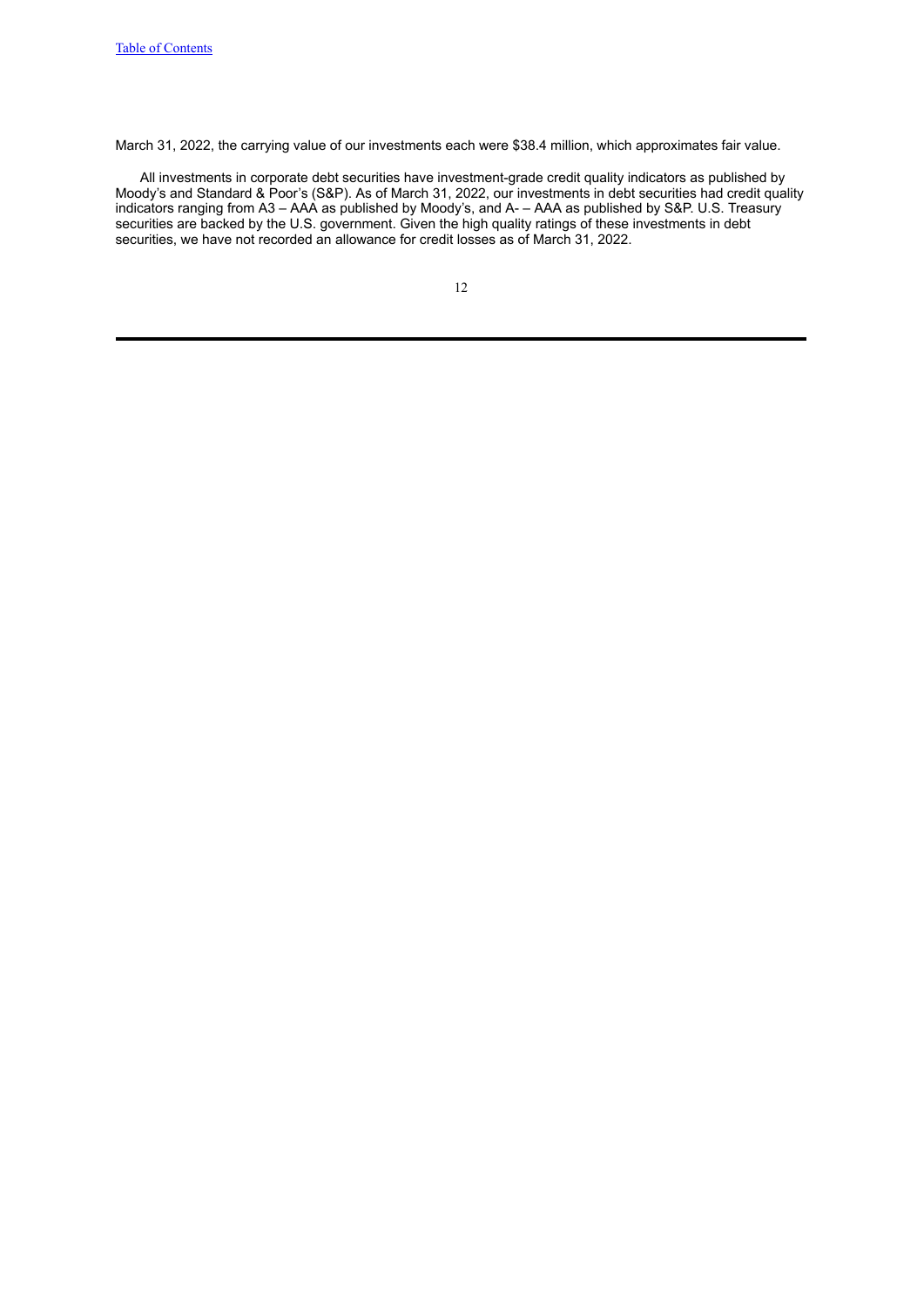#### **LAVA THERAPEUTICS, N.V.**

#### **MANAGEMENT'S DISCUSSION AND ANALYSIS OF FINANCIAL CONDITION AND RESULTS OF OPERATIONS**

<span id="page-15-0"></span>*You should read the following management's discussion and analysis of our financial condition and results of operations in conjunction with our unaudited condensed consolidated interim financial statements, including the* notes thereto, included with this report, as well as our audited consolidated financial statements as of, and for the years ended, December 31, 2021 and 2020, including the notes thereto, included in our annual report on Form 20-F, filed with the Securities and Exchange Commission on March 24, 2022. The following discussion is *based on our financial information prepared in accordance with International Accounting Standard 34, "Interim Financial Reporting." Certain information and disclosures normally included in the unaudited condensed consolidated interim financial statements prepared in accordance with International Financial Reporting Standards (IFRS) have been condensed or omitted. Throughout this management's discussion and analysis, "we," us," "our," "LAVA," and the "Company" refer to LAVA Therapeutics N.V. and its consolidated subsidiary, unless the context requires otherwise.*

#### **Special Note Regarding Forward-Looking Statements**

This management's discussion and analysis contains statements that constitute forward-looking statements. Many of the forward-looking statements contained in this annual report can be identified by the use of forward-looking words such as "anticipate," "believe," "could," "expect," "should," "plan," "intend," "estimate" and "potential," among others. Forward-looking statements appear in several places in this management's discussion and analysis and include, but are not limited to, statements regarding our intent, belief or current expectations. Forward-looking statements are based on our management's beliefs and assumptions and on information currently available to our management. Such statements are subject to risks and uncertainties, and actual results may differ materially from those expressed or implied in the forward-looking statements due to various important factors, including, but not limited to, those identified under the section titled "Risk Factors" in our annual report on Form 20-F for the years ended December 31, 2021 and 2020. Forward-looking statements include, but are not limited to, statements about:

- our operations as a biotechnology company with limited operating history and a history of operating losses;
- our plans to develop and commercialize our product candidates;
- the initiation, timing, progress and results of our current and future preclinical studies and clinical trials and our research and development programs;
- our expectations regarding the impact of the COVID-19 pandemic on our business, our industry and the economy;
- our ability to successfully acquire or in-license additional product candidates on reasonable terms;
- our ability to maintain and establish collaborations or obtain additional funding;
- our ability to obtain regulatory approval of our current and future product candidates;
- our expectations regarding the potential market size and the rate and degree of market acceptance of such product candidates;
- our continued reliance on third parties to conduct clinical trials of our product candidates and manufacture our product candidates for preclinical studies and clinical trials;
- our ability to fund our working capital requirements and expectations regarding the sufficiency of our capital resources;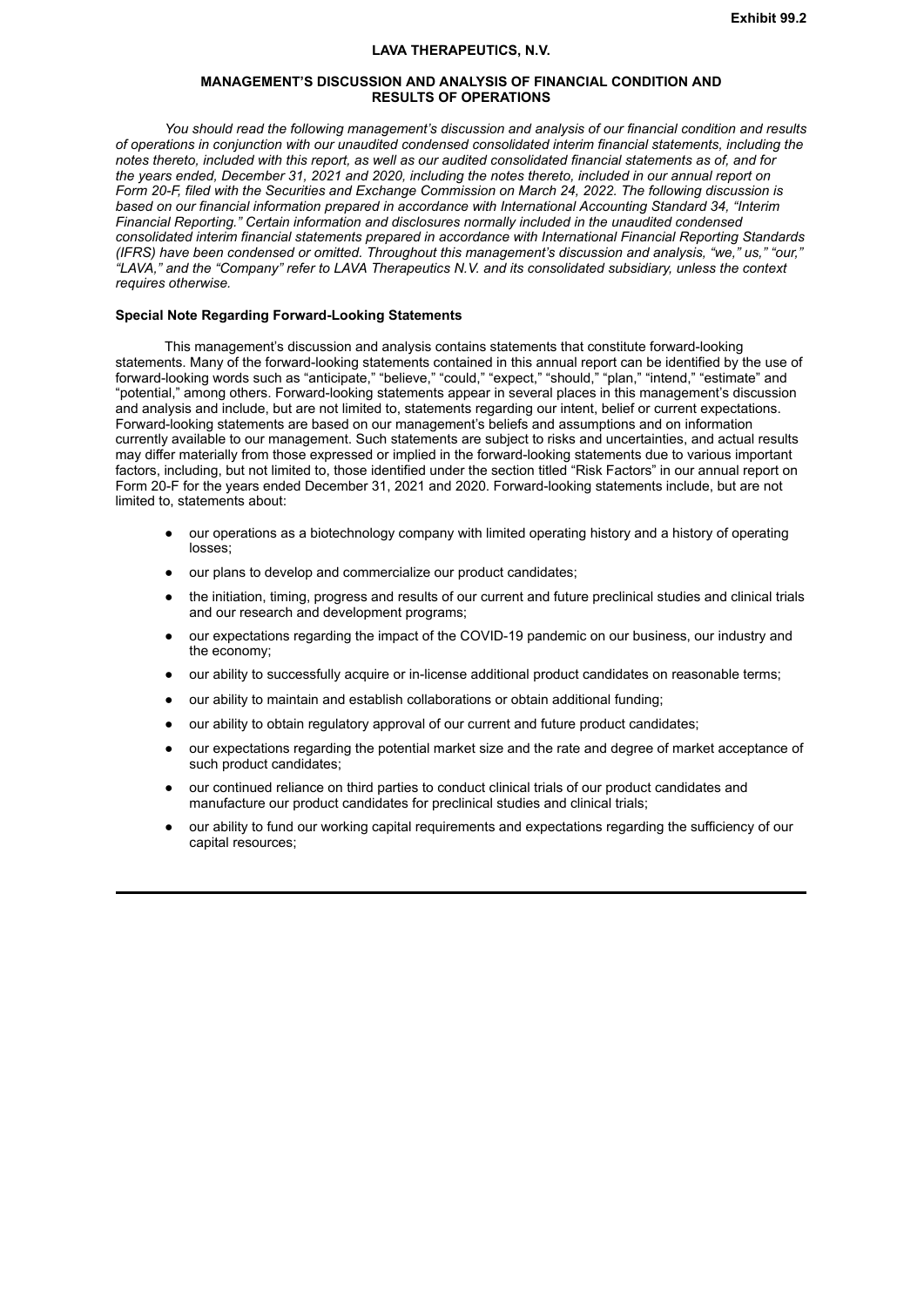- the implementation of our business model and strategic plans for our business and product candidates;
- our ability to establish sales, marketing and distribution capabilities;
- our intellectual property position and the duration of our patent rights;
- our estimates regarding expenses, future revenues, capital requirements and our needs for additional financing;
- the impact of government laws and regulations on our business;
- our need to hire additional personnel and our ability to attract and retain such personnel;
- our ability to compete in the markets we serve;
- developments relating to our competitors and our industry; and
- other risk factors discussed under "Risk Factors."

Forward-looking statements speak only as of the date they are made, and we do not undertake any obligation to update them in light of new information or future developments or to release publicly any revisions to these statements in order to reflect later events or circumstances or to reflect the occurrence of unanticipated events, except to the extent required by applicable law. In addition, there may be adverse effects on our business condition and results from general economic and market conditions and overall fluctuations in the United States and international equity markets, including deteriorating market conditions due to investor concerns regarding inflation and hostilities between Russia and Ukraine.

#### **Overview**

We are a clinical-stage immuno-oncology company dedicated to rapidly developing new cancer treatments that leverage the immune system to save patients' lives. Using our GammabodyTM platform, we are developing a portfolio of novel bispecific antibodies designed to engage, and leverage the potency and precision of, gamma delta (gd) T cells to elicit a robust, natural anti-tumor immune response and improve outcomes for cancer patients.

In July 2021, we dosed the first patient in a Phase 1/2a clinical trial evaluating our lead investigational candidate, LAVA-051, in patients with relapsed or refractory chronic lymphocytic leukemia (CLL) and multiple myeloma. Acute myeloid leukemia patients are expected to be included later in the trial once biologically relevant dosing has been reached. The open-label, multi-center clinical trial will evaluate the safety, tolerability, pharmacokinetics, pharmacodynamics, immunogenicity and preliminary anti-tumor activity of LAVA-051. The Phase 1 dose-escalation portion will determine an optimal Phase 2 dose of LAVA-051. The Phase 2a portion of the trial will enroll patients in disease-specific cohorts, to confirm safety and evaluate preliminary anti-tumor activity in each disease cohort. The Phase 1/2a clinical trial for LAVA-051 is currently being conducted in Europe and we received clearance from the U.S. Food and Drug Administration (FDA) to enroll patients in the United States. In October 2021, the FDA granted orphan drug designation for LAVA-051 for the treatment of CLL.

In March 2022, we announced preliminary clinical data from the first three single patient cohorts of the Phase 1 dose-escalation study, which demonstrated that the doses of LAVA-051 that were administered in these initial cohorts were well tolerated with no dose limiting toxicities or cytokine release syndrome observed. Drug exposure and Vgamma9 Vdelta2 (Vg9Vd2) T cell receptor occupancy of LAVA-051 increased with LAVA-051 dose increases and peripheral blood Vg9Vd2 T cells also expressed higher levels of activation markers after LAVA-051 dosing. One CLL patient experienced multiple enlarged tender diseased lymph nodes one week after first dosing that subsequently regressed, reminiscent of a tumor flare reaction that has been reported as a potential sign of anti-tumor activity in a CLL patient treated with another immuno-oncology drug. The patient dosed with LAVA-051 had stable disease at the pre-planned 12 week on-study assessment. Dosing in the study is continuing, with subsequent cohorts planned to enroll at least three patients per cohort. Additional clinical data from the study are expected in the second half of 2022 and initial Phase 2a expansion cohort data are expected in the first half of 2023.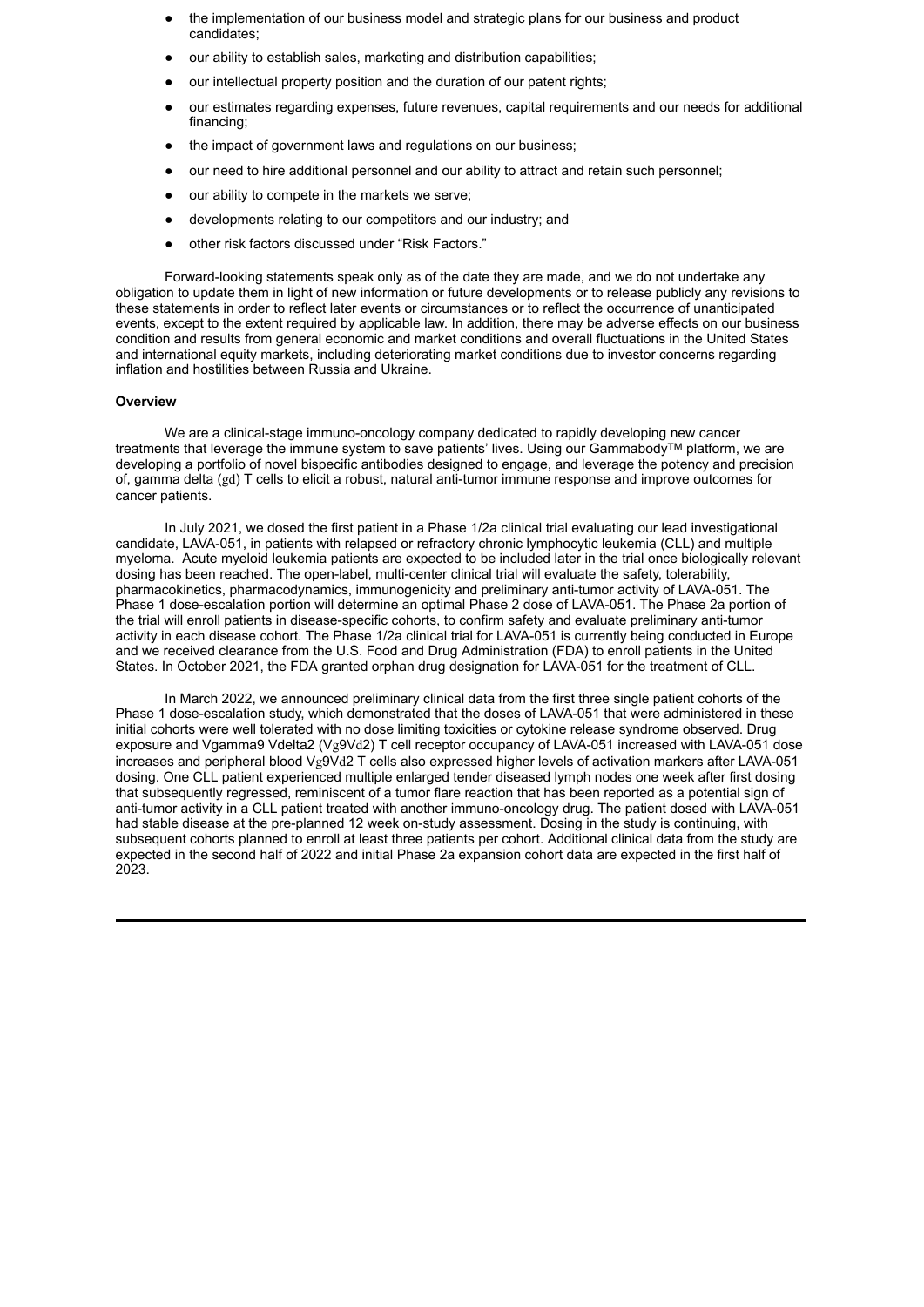In February 2022, we dosed the first patient in a Phase 1/2a clinical trial evaluating LAVA-1207 in patients with metastatic castration-resistant prostate cancer (mCRPC). The open-label, multi-center, Phase 1/2a clinical trial will evaluate safety, tolerability, pharmacokinetics, pharmacodynamics, immunogenicity and preliminary antitumor activity of LAVA-1207. The Phase 1 dose-escalation phase will determine a recommended Phase 2 dose of LAVA-1207. Once a recommended Phase 2 dose has been established, the trial will expand into the Phase 2a portion to confirm safety and evaluate the preliminary anti-tumor activity of LAVA-1207 in patients with mCRPC.

The Phase 1/2a clinical trial for LAVA-1207 is initially being conducted in Europe and will later expand to sites in the United States. We received regulatory approval for our Clinical Trial Application (CTA) and clearance from the FDA for a Phase 1/2a clinical trial for LAVA-1207. We currently expect to have data from the Phase 1 dose escalation phase of the trial in the second half of 2022 and initial clinical data from the Phase 2a expansion cohorts in the first half of 2023.

In addition to our two lead programs, we are developing a portfolio of earlier stage programs, including LAVA-1223, a Gammabody directed at the epidermal growth factor receptor for the treatment of solid tumors, for which we intend to file a CTA and/or IND in late 2022.

We were incorporated in February 2016 in the Netherlands. In 2019, we established our wholly owned U.S. subsidiary, which began business in January 2020. We have not generated any revenue from the sale of products. Since inception, we have incurred losses, including operating losses of \$10.6 million for the three months ended March 31, 2022. As of March 31, 2022, we had an accumulated deficit of \$89.3 million.

#### **Factors affecting our Financial Condition and Results of Operations**

#### *Impact of COVID-19 Pandemic*

In March 2020, the COVID-19 virus caused a worldwide pandemic. Although the short- and long-term effects of this pandemic are unknown, the Company's business operations have been impacted by the pandemic. To date, these impacts have not been significant to our operations but have included delays in the timing of onboarding investigational sites and enrolling patients in our clinical trials. These impacts may, in the future, include:

- availability of supplies and equipment for our laboratories;
- $a$ vailability of staff;
- start dates and recruitment in our clinical trials due to risks of opening and available resources at clinical sites;
- availability of study drug; and
- fundraising and access to the capital markets.

Management closely monitors the situation and, to its best ability, is focusing on mitigating measures and contingency plans to limit and prevent any potential impact on our business operations as much as possible

Our financial condition and results of operations are most affected by our capital resources, continued research and development expenses and general and administrative expenses. Although the COVID-19 pandemic has delayed the timing of onboarding investigational sites and enrolling patients in our ongoing Phase 1/2a clinical trials, to date we have not experienced any other material business disruption as a result of the COVID-19 pandemic.

#### *Comparison of the Three Months Ended March 31, 2022 and 2021 (unaudited):*

#### *Research and license revenue*

.

Our research and license revenue was \$1.0 million each for the three months ended March 31, 2022 and 2021, respectively. Research and license revenue is solely attributable to our collaboration agreement with Janssen Biotech, Inc., which we entered into in May 2020. In connection with this collaboration, we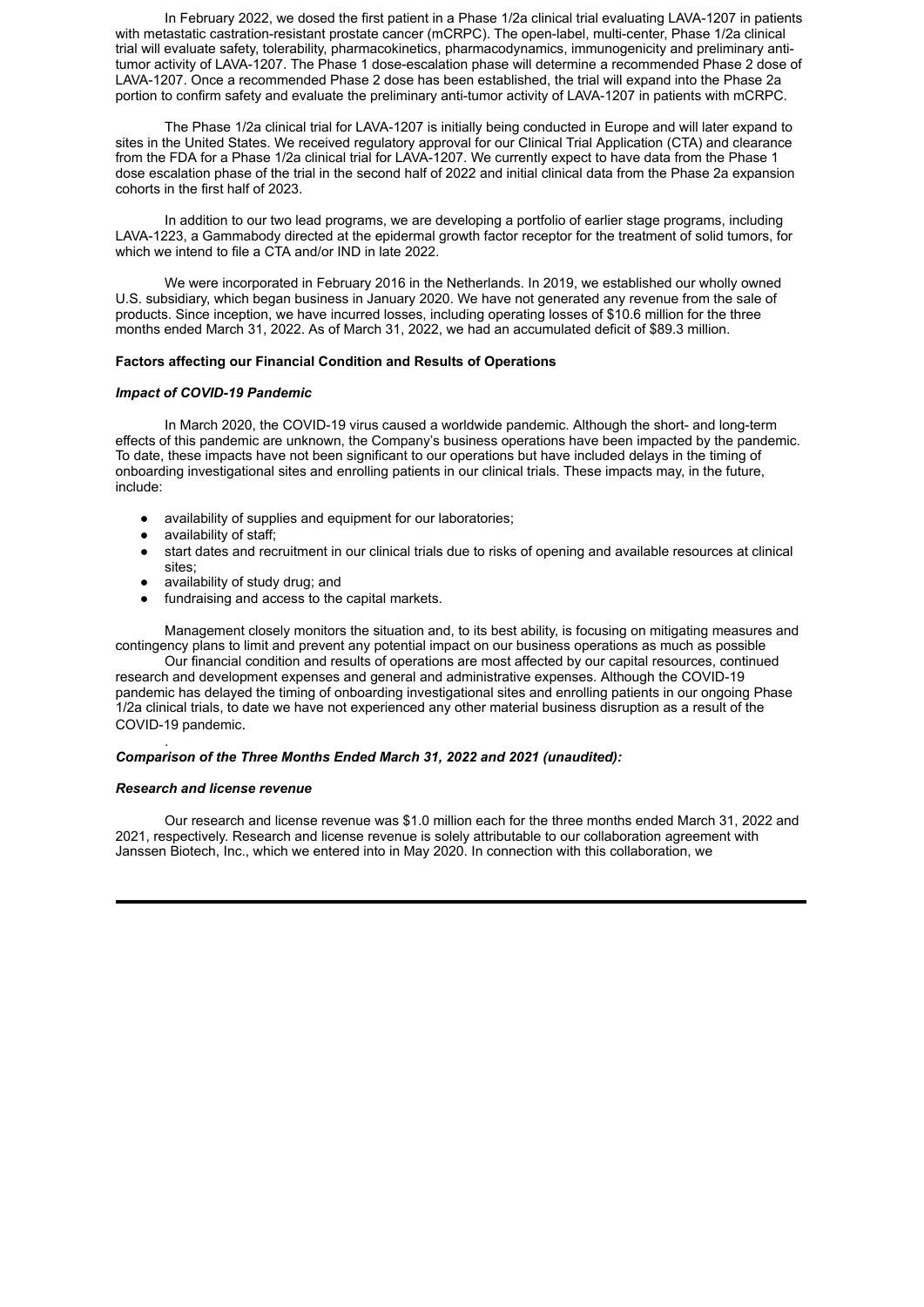received a non-refundable upfront payment of \$8.0 million that is being recognized on a straight-line basis over the two-year term of the research activities under the agreement. As of March 31, 2022, we had \$0.5 million of remaining unearned income related to this payment.

#### *Research and development expenses*

Below were our research and development expenses:

|                                                        | <b>Three Months Ended</b><br>March 31. |       |    |        |  |           |
|--------------------------------------------------------|----------------------------------------|-------|----|--------|--|-----------|
| (in thousands)                                         |                                        | 2022  |    | 2021   |  | Variance  |
| Pre-clinical and clinical trial expenses               | Ŧ.                                     | 4.509 | Ъ. | 2.788  |  | 1,721     |
| Personnel-related expenses                             |                                        | 1.442 |    | 970    |  | 472       |
| Share-based compensation expense                       |                                        | 784   |    | 135    |  | 649       |
| Research and development activities expenses           |                                        | 526   |    | 258    |  | 268       |
| Facilities and other research and development expenses |                                        | 340   |    | 219    |  | 121       |
| VUmc license expenses                                  |                                        |       |    | 14.342 |  | (14, 342) |
|                                                        |                                        | 7.601 |    | 18.712 |  | (11.111)  |

The decrease in research and development expenses was primarily due to the VUmc license fees incurred in 2021 at the time of our IPO, offset by increases in other operating expenses. Pre-clinical and clinical trial expenses increased by \$1.7 million primarily due to the initiation and ongoing activities of the clinical trials for LAVA-051 and LAVA-1207 and partner project expenses. Our personnel-related costs increased by \$0.5 million due to increased research and development headcount and associated non-cash share-based compensation expense, which increased by \$0.6 million.

#### *General and administrative expenses*

Below were our general and administrative expenses:

|                                                     |  | <b>Three Months Ended</b><br>March 31. |  |       |  |          |  |  |
|-----------------------------------------------------|--|----------------------------------------|--|-------|--|----------|--|--|
| (in thousands)                                      |  | 2022                                   |  | 2021  |  | Variance |  |  |
| Share-based compensation expense                    |  | 1.449                                  |  | 506   |  | 943      |  |  |
| Personnel-related expenses                          |  | 1.340                                  |  | 644   |  | 696      |  |  |
| Insurance, facilities, fees and other related costs |  | 775                                    |  | 90    |  | 685      |  |  |
| Professional and consultant fees                    |  | 734                                    |  | 487   |  | 247      |  |  |
|                                                     |  | 4.298                                  |  | 1.727 |  | 2.571    |  |  |

The increase was primarily due to the increase in non-cash share-based compensation expense of \$0.9 million and personnel-related costs of \$0.7 million due to the increase in general and administrative headcount. Insurance, facilities, fees and other related costs increased by \$0.7 million primarily due to insurance programs established at the time of our IPO.

#### *Interest expense, net*

Interest expense, net was \$0.2 million for the three months ended March 31, 2022, compared to \$0.1 million for the three months ended March 31, 2021. Interest expense, net includes interest on borrowings associated with our Innovation Credit from *Rijksdienst voor Ondernemend Nederland*, lease interest and negative interest on cash deposits held at financial institutions, net of interest income.

#### *Foreign currency exchange loss, net*

Our foreign currency exchange gain was \$0.6 million for the three months ended March 31, 2022, compared to a \$0.2 million foreign currency exchange loss for the three months ended March 31, 2021. The activity was primarily due to our U.S. Dollar denominated cash and investment accounts that are in a Euro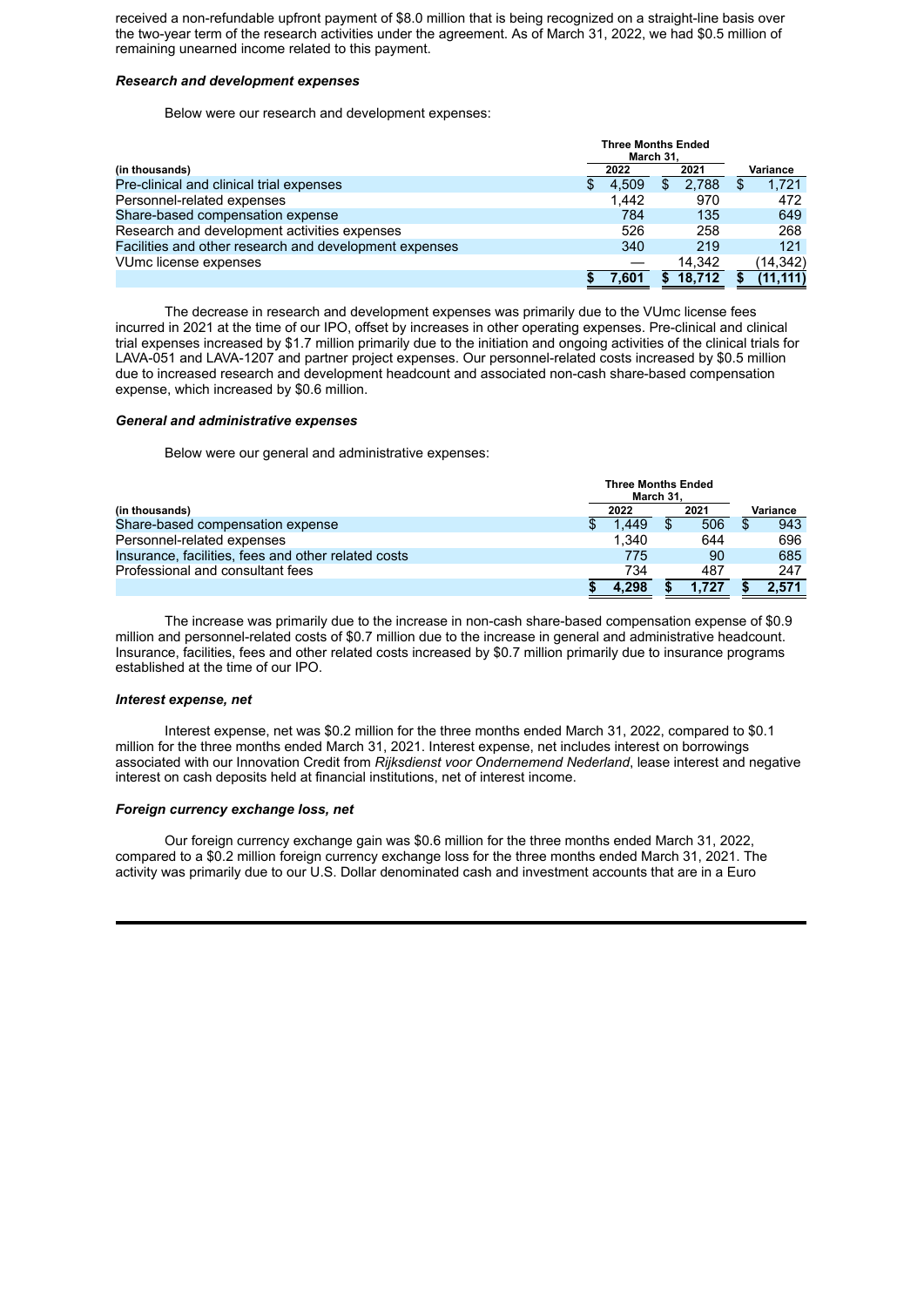functional legal entity, foreign exchange cash activity with our U.S. subsidiary as well as transactions with vendors whose functional currency is not the Euro.

#### **Liquidity and Capital Resources**

As of March 31, 2022, we had cash, cash equivalents and investments totaling \$124.2 million, compared to cash and cash equivalents of \$133.2 million as of December 31, 2021. We have historically funded our operations primarily through the issuance of preference shares prior to our IPO and from the sale of common shares in our IPO. Our expenditures are primarily related to research and development activities and general and administrative activities to support business operations.

In March 2021, we closed our IPO and received net proceeds from the IPO of approximately \$89.0 million after deducting underwriting discounts and commissions of \$7.0 million and offering costs of \$4.5 million. In April 2021, we received additional net proceeds from the IPO of \$5.9 million from the exercise of the overallotment option from the underwriters. In addition, we received \$56.6 million in net proceeds from our Series C financing, net of repurchasing Series A Preferred and common shares in March 2021.

Based on our current operating plan, we believe that our existing cash, cash equivalents and investments as of March 31, 2022 are sufficient to meet our projected cash requirements for at least 12 months from the date of this report. However, our operating plan may change as a result of many factors currently unknown to us, and we may need to seek additional funds sooner than planned. Our future funding requirements will depend on many factors, including, but not limited to, our ability to:

- continue the ongoing and planned development of our product candidates, including LAVA-051 and LAVA-1207;
- initiate, conduct and complete any ongoing, anticipated or future preclinical studies and clinical trials for our current and future product candidates;
- develop processes and scale manufacturing production for our current and future product candidates in accordance with cGMP;
- seek regulatory and marketing approvals for LAVA-051, LAVA-1207 and any of our other product candidates that successfully complete clinical trials;
- discover and develop additional bispecific gamma delta engagers and make further investments in our Gammabody platform to identify additional product candidates;
- maintain, protect and expand our intellectual property portfolio; including costs associated with opposing and invalidating competitor patents and licensing other technologies for our product candidates;
- establish a sales, marketing, manufacturing and distribution, supply chain and other commercial infrastructure in the future to commercialize any current or future product candidate for which we may obtain marketing approval;
- expand our operations in the U.S. and Europe;
- add clinical, scientific, operational, financial and management information systems and personnel, including personnel to support our product development and planned future commercialization efforts;
- acquire or in-license additional product candidates and technologies;
- potentially develop a companion diagnostic;
- incur additional legal, accounting and other expenses associated with operating as a public company; and
- address any ancillary effects of the COVID-19 pandemic on our business.

Additional funds may not be available when we need them on terms that are acceptable to us, or at all. If adequate funds are not available to us on a timely basis, we may be required to delay, limit, scale back or cease our research and development activities, preclinical studies and clinical trials for our product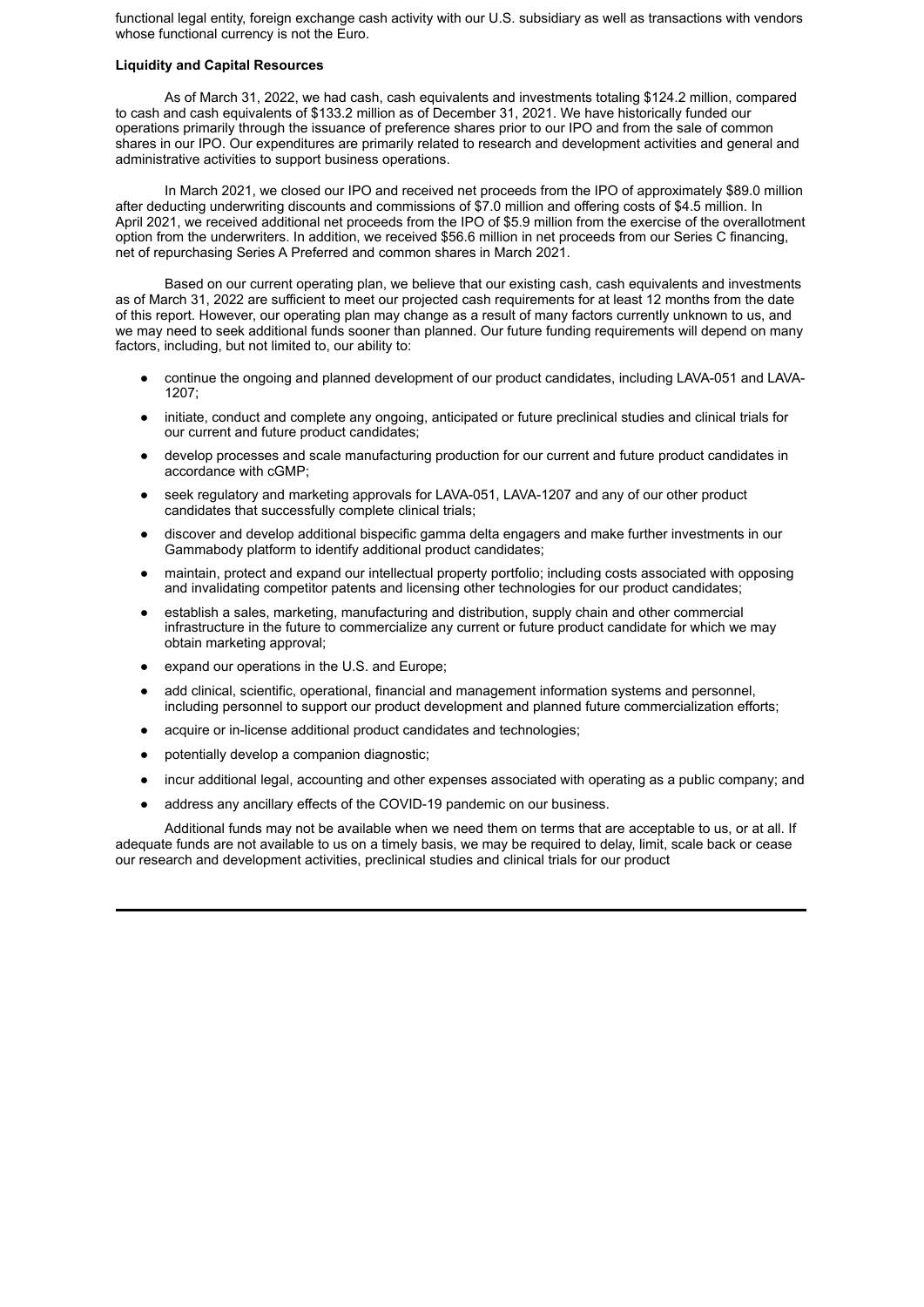candidates and our establishment and maintenance of sales and marketing capabilities or other activities that may be necessary to commercialize our product candidates.

**For the Three months ended**

The following is a summary of our cash flows:

|                                                      | For the Three months enged<br>March 31. |  |         |
|------------------------------------------------------|-----------------------------------------|--|---------|
| (in thousands)                                       | 2022                                    |  | 2021    |
| Net cash used in operating activities                | (7.628)                                 |  | (4.499) |
| Net cash provided by (used in) investing activities  | 3.371                                   |  | (166)   |
| Net cash provided by financing activities            | 270                                     |  | 148.660 |
| Net (decrease) increase in cash and cash equivalents | (3.987)                                 |  | 143.995 |

#### *Cash Flows Used in by Operating Activities*

Net cash used in operating activities for the three months ended March 31, 2022 was \$7.6 million, compared to net cash used in operating activities of \$4.5 million for the three months ended March 31, 2021. The increase was primarily due to a decrease in changes in working capital of \$13.4 million due to the VUmc exit payment incurred in 2021. This was offset by a decrease in loss before income tax of \$9.2 million due to the VUmc exit payment incurred in 2021 and an increase of \$1.1 million of increased non-cash operating expenses including share-based compensation, depreciation, lease amortization and foreign currency translation.

#### *Cash Flows Provided by (Used in) Investing Activities*

Cash flows provided by investing activities for the three months ended March 31, 2022 were \$3.4 million, compared to cash flows used in investing activities for the three months ended March 31, 2021 of \$0.2 million. During the three months ended March 31, 2022, \$20.9 million of investments matured, offset by additional investment purchases of \$17.2 million and equipment purchases of \$0.3 million. Cash flows used in investing activities for the three months ended March 31, 2021 and 2020 consisted of \$0.3 million and \$0.2 million, respectively, in equipment purchases.

#### *Cash Flows Provided by Financing Activities*

Cash flows provided by financing activities for the three months ended March 31, 2022 primarily consisted of proceeds from Innovation Credit borrowings of \$0.3 million. Cash flows provided by financing activities for the three months ended March 31, 2021 primarily consisted of net proceeds from our IPO, including the exercise of the underwriters' over-allotment option, of \$91.9 million, net proceeds from the Series C financing of \$61.8 million and proceeds from borrowings of \$0.1 million, partially offset by payment of \$5.2 million for the Series A share repurchases.

#### **Off-Balance Sheet Arrangements**

We have not entered into any off-balance sheet arrangements or any holdings in variable interest entities.

#### **Quantitative and Qualitative Disclosures about Market Risk**

Our activities expose us to the financial risks of changes in foreign currency exchange rates and interest rates. We are exposed to a variety of risks in the ordinary course of our business, including, but not limited to, foreign currency risk and interest rate risk. We regularly assess each of these risks to minimize any adverse effects on our business as a result of those factors.

#### **Foreign Currency Risk**

We are exposed to foreign exchange risk arising from various currency exposures, primarily with respect to the U.S. Dollar. We have received payments in U.S. Dollars under our collaborations and the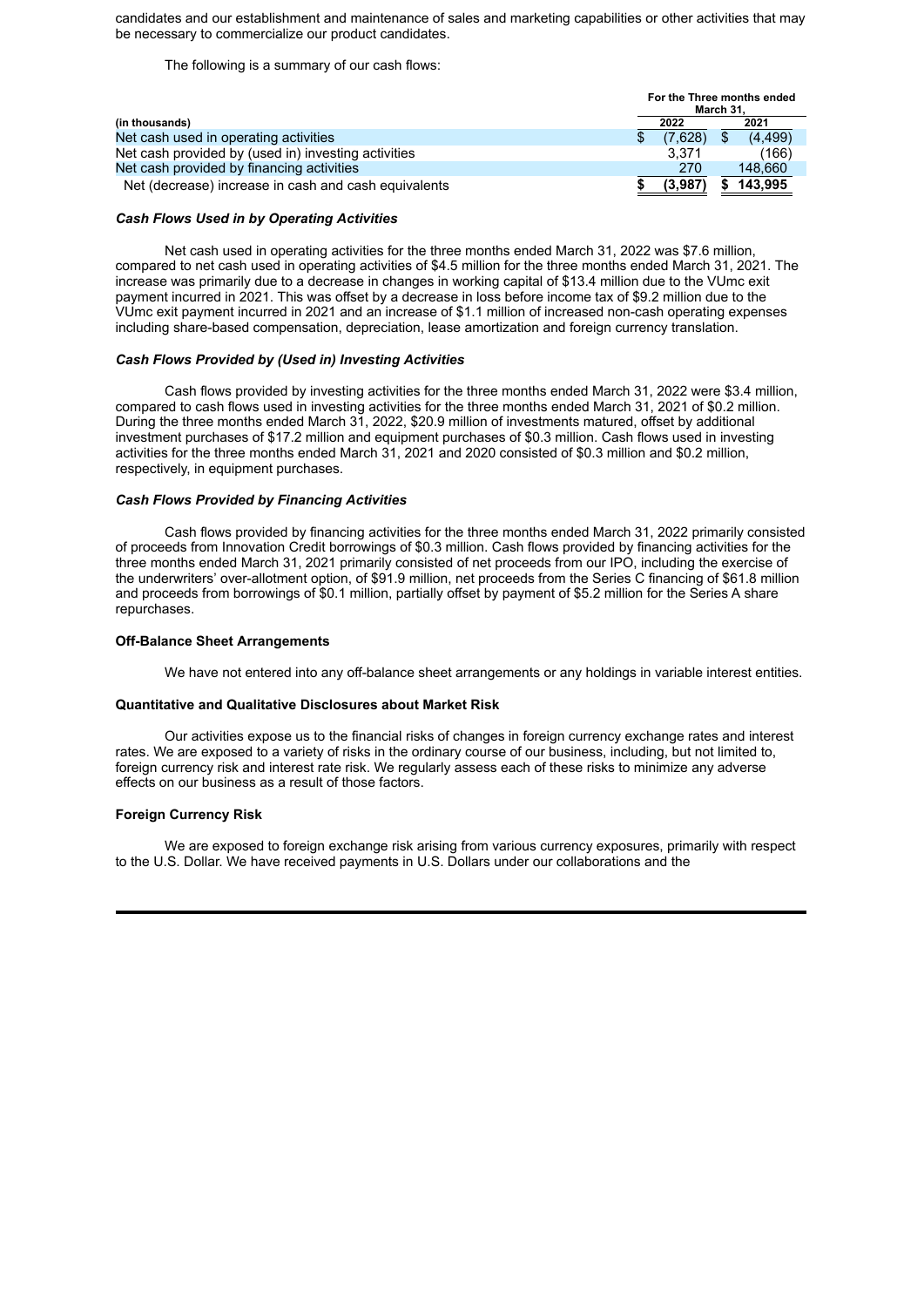proceeds from our initial public offering in March 2021 were in U.S. Dollars. We regularly assess our foreign currency risk, maintain cash positions in the currencies in which we expect to incur the majority of our future expenses and may engage in hedging activities consistent with our investment policy to minimize this risk and preserve our capital.

#### **Interest Rate Risk**

We have an interest-bearing debt to third parties. In addition, while we have no derivatives or financial assets and liabilities measured at fair value, our exposure to interest rate risk primarily relates to the interest rates for our positions of cash and cash equivalents, including short-term marketable securities. Our future interest income from interest-bearing bank deposits and short-term investments may fall short of expectations due to changes in interest rates. We do not consider the effects of interest rate fluctuations to be a material risk to our financial position.

We have adopted an investment policy with the primary purpose of preserving capital, fulfilling our liquidity needs and diversifying the risks associated with cash and marketable securities. This investment policy establishes minimum ratings for institutions with which we hold cash, cash equivalents and marketable securities, as well as rating and concentration limits for marketable securities that we may hold.

#### **Credit Risk**

We consider all of our material counterparties to be creditworthy. While the concentration of credit risk may be significant, we consider the credit risk for each of our counterparts to be low. Our exposure to credit risk primarily relates to our cash and cash equivalents, comprising bank deposits and short-term marketable securities with a maturity of three months or less at the date of acquisition. The credit risk on bank deposits is limited because the counterparties, holding significant deposits, are banks with high credit ratings assigned by international credit-rating agencies. We also hold investments in debt securities with highly-rated corporate entities. All of these investments hold investment-grade ratings as published by Moody's and Standard & Poor's. The banks are reviewed on a regular basis and our deposits may be transferred during the year to mitigate credit risk. We have considered the risk of expected credit loss on our cash deposits, including the hypothetical impact arising from the probability of default considering in conjunction with the expected loss given default from banks with similar credit ratings and attributes. In line with previous periods, our assessment did not reveal a material impairment loss, and accordingly no provision for expected credit loss has been made.

In March 2021, after the closing of the IPO, we transferred a portion of our bank deposits into a money market fund invested in short-term U.S. Treasury securities to further diversify the credit risk. As the securities are short-term with a maturity of three months or less at the date of acquisition, they are classified as cash and cash equivalents in the statement of financial position. In order to manage and reduce credit risk on marketable securities, our investment policy only allows investment in securities with high credit ratings assigned by international credit-rating agencies. Because of the nature of the securities, high credit ratings and the short-term duration, the risk of expected credit loss is deemed low. Accordingly, no provision for expected credit loss has been made.

For other financial assets, including deposits and receivables, we consider the credit risk to be low and no provision for expected credit loss has been made.

#### **Liquidity Risk**

We manage our liquidity risk by maintaining adequate cash reserves and banking facilities, continuously monitoring our cash forecasts and actual cash flows and matching the maturity profiles of financial assets and liabilities. We monitor the risk of a shortage of funds using a liquidity planning tool, to ensure enough funds are available to settle liabilities as they fall due.

Historically we have addressed the risk of insufficient funds through the proceeds from our Series C financing and our IPO in March 2021.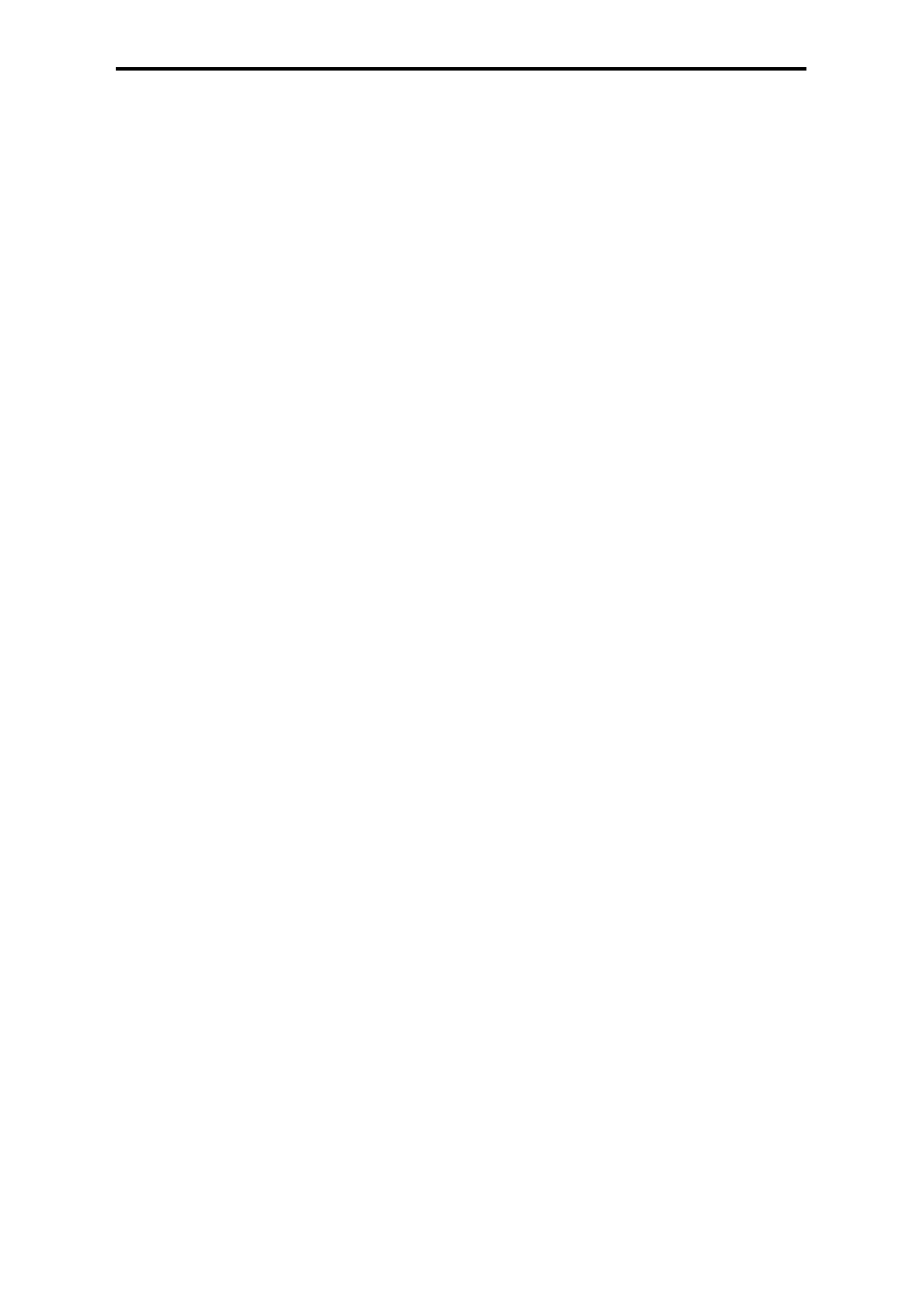#### **RISK FACTORS**

The risk factors set forth under the caption "Risk Factors" in Item 3 of our annual report on Form 20-F filed by the Company on March 24, 2022 shall be deemed to be incorporated by reference herein and to be a part hereof from the date on which this report is filed, to the extent not superseded by documents or reports subsequently filed or furnished. Additional risks and uncertainties not currently known to the Company, or that the Company currently deems to be immaterial, may also affect its business, financial condition and/or future operating results.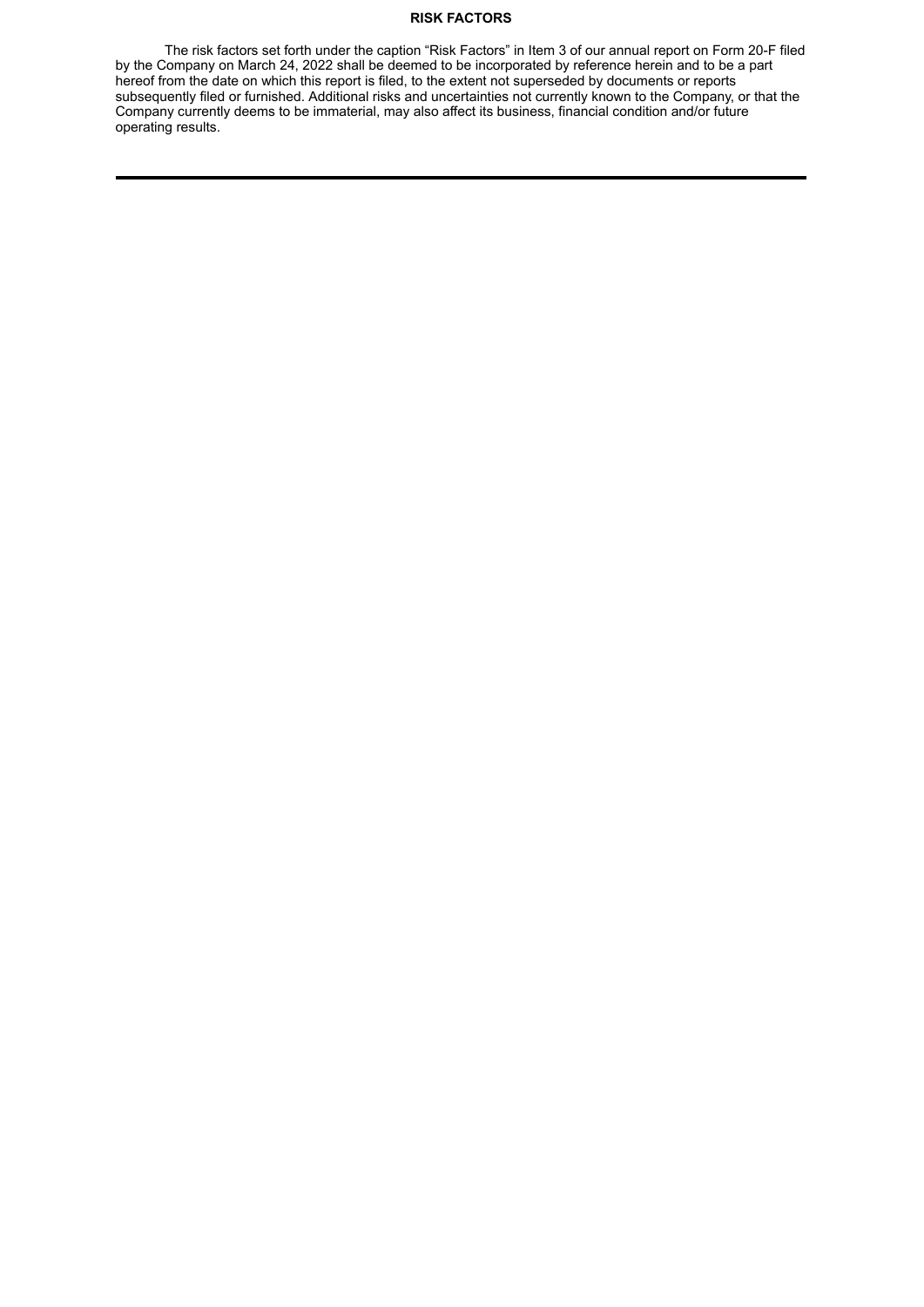<span id="page-24-0"></span>

### **LAVA Therapeutics Provides Business Update and Reports First Quarter Financial Results**

- LAVA-051 updated interim clinical data from Phase 1/2a clinical trial in patients with relapsed or refractory chronic lymphocytic *leukemia and multiple myeloma to be presented at 2022 ASCO Annual Meeting*
- LAVA-1207 Phase 1/2a trial in metastatic castration-resistant prostate cancer dosed the first patients and is on track to report initial *data in H2 2022*
- *Cash and investments of \$124.2 million as of March 31, 2022*

**Utrecht, The Netherlands and Philadelphia, USA – May 17, 2022 –** LAVA Therapeutics N.V. (Nasdaq: LVTX), a clinical stage immuno-oncology company focused on developing its proprietary Gammabody™ platform of bispecific gamma delta T cell engagers to transform the treatment of cancer, today announced recent corporate highlights and financial results for the first quarter ended March 31, 2022.

"We are pleased with the clinical development progress of our lead product candidates. We continue to enroll patients in our LAVA-051 trial focused on hematologic malignancies, and we look forward to presenting updated interim data from the dose escalation phase of this trial at the 2022 American Society of Clinical Oncology (ASCO) Annual Meeting in June," said Stephen Hurly, president and chief executive officer of LAVA Therapeutics. "We are also excited about the continued progress of our lead solid tumor program, LAVA-1207, as we recently dosed the first metastatic castration-resistant prostate cancer patients in our Phase 1/2a clinical trial. We will continue to enroll patients in this dose escalation trial and announce initial data later this year."

#### **Recent Pipeline and Business Highlights**

#### **LAVA-051**

Gammabody that targets CD1d-expressing tumors, including multiple myeloma, chronic lymphocytic leukemia and acute myeloid leukemia *(AML)*

- Announced the presentation of data at the 2022 ASCO Annual Meeting, being held June 3-7 in Chicago and virtually. Benjamin Winograd, M.D., Ph.D., chief medical officer of LAVA Therapeutics, will present abstract # 2577, "Phase I dose escalation of LAVA-051, a novel bispecific gamma delta T-cell engager (Gammabody™), in relapsed/refractory hematological malignancies," and a short video in the session, "Developmental Therapeutics — Immunotherapy," on Sunday, June 5, 2022, at 8–11 a.m. CDT/9 a.m.–12 p.m. EDT. The Company will also present at the European Hematology Association (EHA) 2022 Congress, being held in Vienna, Austria and virtually.
- Presented initial data from the Company's first clinical study with LAVA-051 at the European Society for Medical Oncology Targeted Anticancer Therapies (ESMO-TAT) Congress 2022 demonstrating that the first three dose-escalation cohorts showed LAVA-051 to be safe and well tolerated with no dose limiting toxicities or cytokine release syndrome observed. The Company also presented preclinical data illustrating the potential of its Gammabody platform.
- Received clearance from the U.S. Food and Drug Administration (FDA) to enroll patients in the U.S in the Phase 1/2a clinical trial.
- Additional clinical data are expected in the second half of 2022, and initial Phase 2a expansion cohort data are expected in the first half of 2023.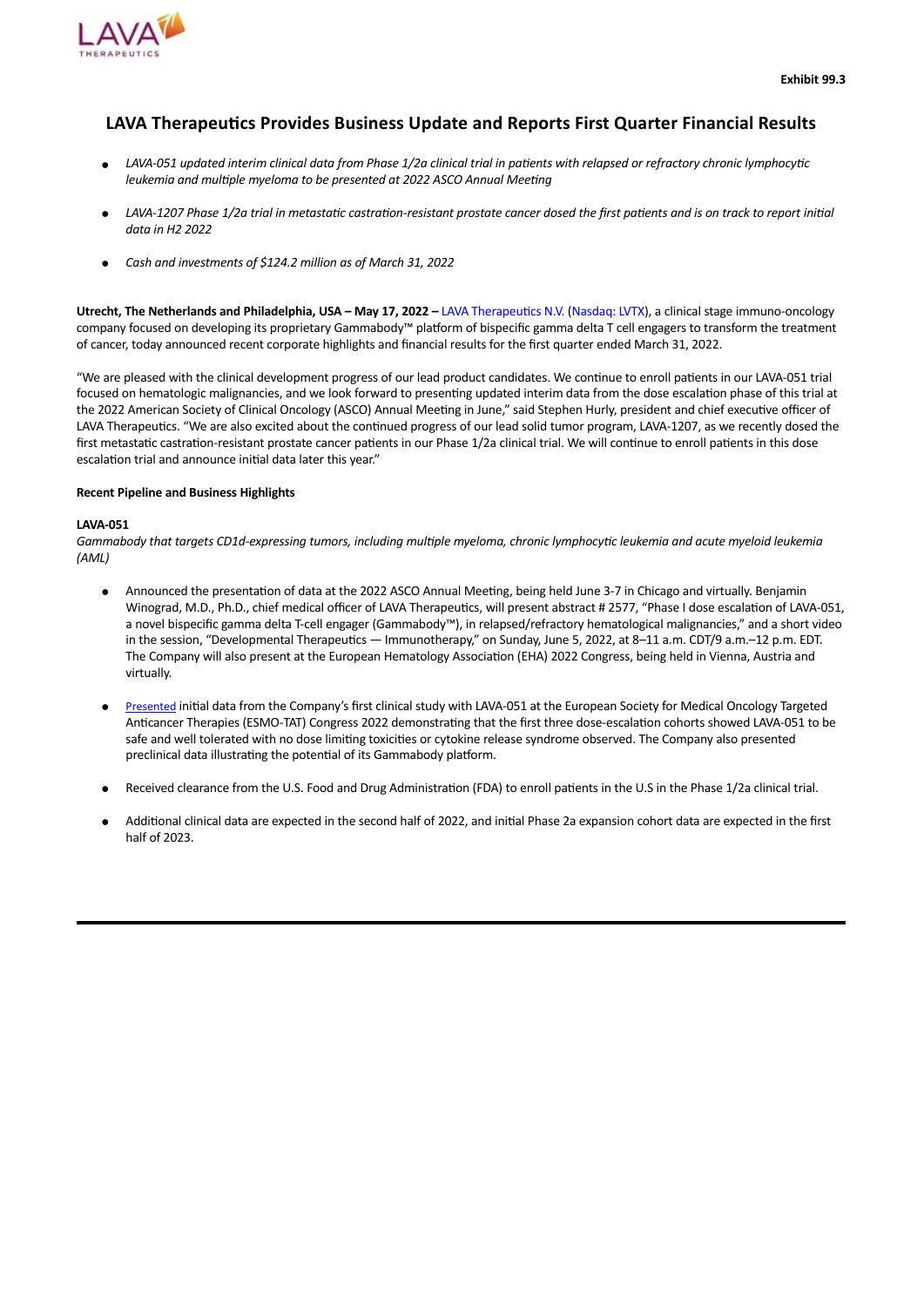

LAVA-1207

#### *Gammabody that targets the prostate-specific membrane antigen (PSMA) to trigger the potent and preferential killing of PSMA-positive tumor cells, including metastatic castration-resistant prostate cancer (mCRPC)*

- Dosed the first patient and continues enrollment in the open-label, multi-center Phase 1/2a clinical trial evaluating the tolerability, pharmacokinetics, pharmacodynamics, immunogenicity and preliminary antitumor activity of LAVA-1207 in patients with mCRPC. The Phase 1 dose-escalation portion will determine the optimal Phase 2 dose to be used in the subsequent Phase 2a expansion cohort. The Phase 1/2a clinical trial for LAVA-1207 was initiated in Europe.
- Presented preclinical data showing LAVA-1207 can activate Vγ9Vδ2 (Vgamma9 Vdelta2) T cells to exert cytotoxicity toward PSMAexpressing tumor cells at picomolar concentrations, demonstrating potent and precise killing of PSMA-expressing tumor cells, including those obtained from patients.
- A Phase 1 data readout is expected in the second half of 2022, and initial Phase 2a expansion cohort data are expected in the first half of 2023.

#### **Early-Stage Gammabody Pipeline Development**

LAVA-1223, a Gammabody directed at the epidermal growth factor receptor (EGFR) for the treatment of solid tumors

● A clinical trial application (CTA) and/or IND is planned for late 2022.

- *LAVA-1266, a CD123 Gammabody for the treatment of hematologic malignancies*
	- Announced the addition of this drug candidate to LAVA's early-stage development program. CD123 is overexpressed in a wide range of hematologic malignancies, including AML, B-cell acute lymphoblastic leukemia, hairy cell leukemia, Hodgkin lymphoma, blastic plasmacytoid dendritic cell neoplasm, B-cell chronic lymphoproliferative disorders and myelodysplastic syndrome.
	- A CTA and/or IND is planned for late 2023.

#### **Business Update**

● Ed Smith, chief financial officer of LAVA Therapeutics, has resigned to pursue other interests, effective as of May 17, 2022. He may serve in a consulting capacity to support the Company's transition. The Company has commenced a search for Mr. Smith's permanent replacement.

First Quarter Financial Results

- As of March 31, 2022, LAVA had cash, cash equivalents and investments totaling \$124.2 million compared to cash and cash equivalents of \$133.2 million as of December 31, 2021.
- Research and license revenue was solely attributable to the company's collaboration with Janssen Biotech, Inc. which was entered into in May 2020.
- Research and development expenses were \$7.6 million for the quarter ended March 31, 2022, compared to \$18.7 million for the quarter ended March 31, 2021. The decrease was primarily due to the VUmc license fees incurred in 2021 at the time of our IPO of \$14.3, offset by increases in clinical trial, headcount and other costs incurred in connection with advancing our lead Gammabody clinical candidates, LAVA-051 and LAVA-1207, into human clinical trials.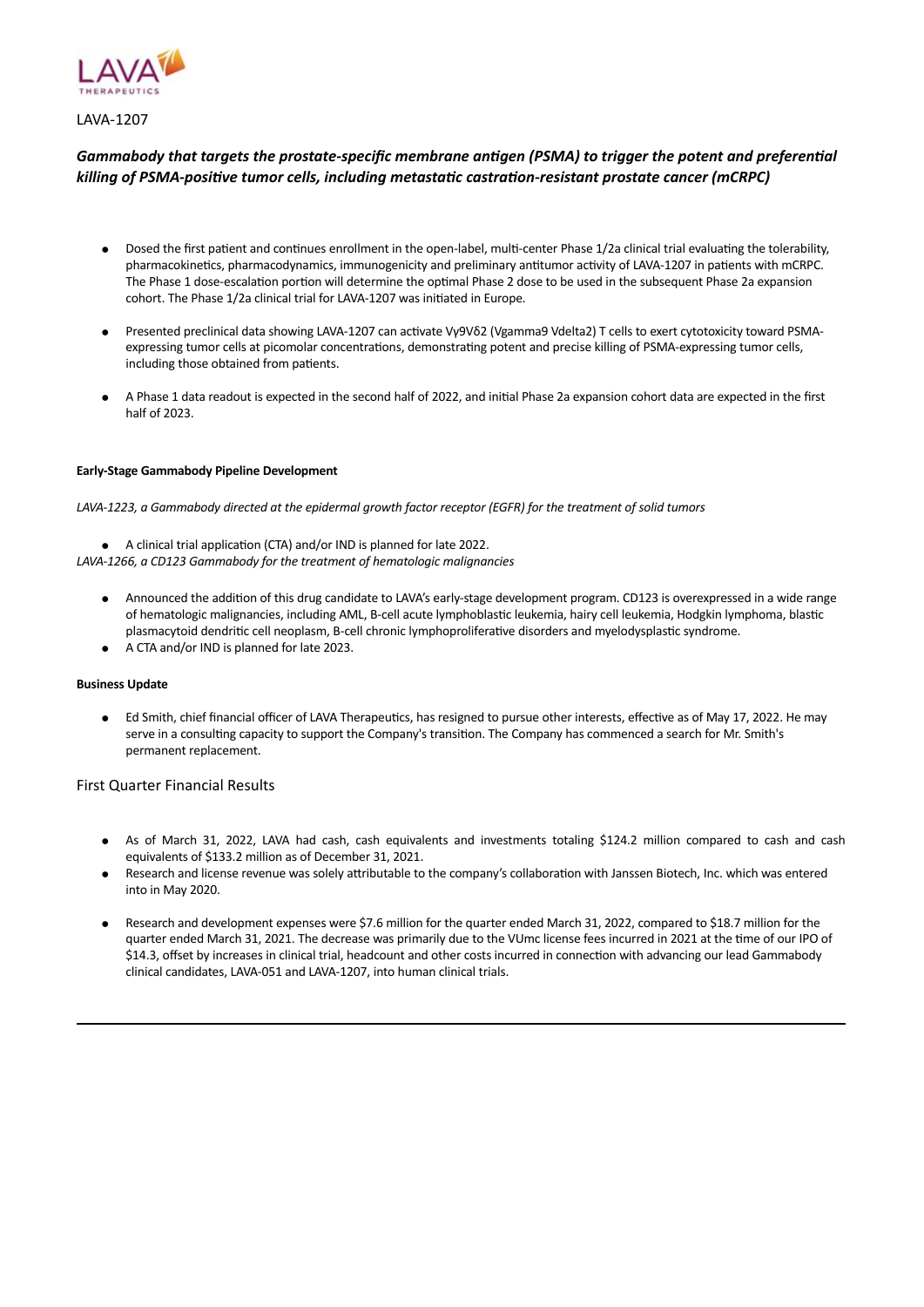

- General and administrative expenses were \$4.3 million for the quarter ended March 31, 2022, compared to \$1.7 million for the quarter ended March 31, 2021. The increase for the quarter was primarily due to increases in non-cash share-based compensation expense of \$0.9 million and other personnel-related costs as well as costs associated with being a publicly-traded company in the United States, including additional insurance costs, professional fees and consulting fees.
- Net losses were \$10.6 and \$19.7 million, or \$0.41 and \$12.14 loss per share for the quarters ended March 31, 2022 and 2021, respectively.

#### **LAVA Therapeutics N.V. Condensed Consolidated Statements of Loss (unaudited) (in thousands, except share and per share amounts)**

|                                                               |           | Three Months Ended |         |           |  |
|---------------------------------------------------------------|-----------|--------------------|---------|-----------|--|
|                                                               | March 31, |                    |         |           |  |
|                                                               |           | 2022               | 2021    |           |  |
| <b>Revenue:</b>                                               |           |                    |         |           |  |
| Research and license revenue                                  | \$        | 1,000              | \$      | 1,000     |  |
| <b>Total revenue</b>                                          |           | 1,000              |         | 1,000     |  |
| <b>Operating expenses:</b>                                    |           |                    |         |           |  |
| Research and development                                      |           | (7,601)            |         | (18, 712) |  |
| General and administrative                                    |           | (4, 298)           |         | (1, 727)  |  |
| <b>Total operating expenses</b>                               |           | (11, 899)          |         | (20, 439) |  |
|                                                               |           |                    |         |           |  |
| <b>Operating loss</b>                                         |           | (10, 899)          |         | (19, 439) |  |
| Total non-operating expenses                                  |           | 403                |         | (279)     |  |
| Loss before income tax                                        |           | (10, 496)          |         | (19,718)  |  |
| Income tax expense                                            |           | (59)               |         | (24)      |  |
| Loss for the year                                             | \$        | (10, 555)          | Ś       | (19, 742) |  |
| Foreign currency translation adjustment                       |           | (2,216)            |         | (1,076)   |  |
| <b>Total comprehensive loss</b>                               |           | (12, 771)          | Ś.      | (25, 995) |  |
| Loss per share:                                               |           |                    |         |           |  |
| Loss per share, basic and diluted                             | \$        | (0.41)             | $\zeta$ | (12.14)   |  |
| Weighted average common shares outstanding, basic and diluted |           | 25,775,538         |         | 1,626,598 |  |

#### **Condensed Consolidated Statements of Financial Position (unaudited) (in thousands)**

|                                                |    | March 31,<br>2022 |     | December 31, |  |  |
|------------------------------------------------|----|-------------------|-----|--------------|--|--|
|                                                |    |                   |     | 2021         |  |  |
|                                                |    |                   |     |              |  |  |
| <b>Assets:</b>                                 |    |                   |     |              |  |  |
| Non-current assets                             | \$ | 2,818             | \$. | 2,742        |  |  |
| Other current assets                           |    | 2,534             |     | 3,302        |  |  |
| Cash, cash equivalents and investments         |    | 124,156           |     | 133,203      |  |  |
| <b>Total assets</b>                            | Ś  | 129,508           | s   | 139,247      |  |  |
|                                                |    |                   |     |              |  |  |
| <b>Equity and Liabilities:</b>                 |    |                   |     |              |  |  |
| <b>Total Equity</b>                            | \$ | 108,409           | \$  | 118,367      |  |  |
|                                                |    |                   |     |              |  |  |
| Deferred revenue                               |    | 485               |     | 1,527        |  |  |
| Lease liabilities                              |    | 587               |     | 581          |  |  |
| License liabilities                            |    | 9,870             |     | 10,056       |  |  |
| <b>Borrowings</b>                              |    | 4,509             |     | 4,284        |  |  |
| Trade payables and other                       |    | 2,656             |     | 2,553        |  |  |
| Accrued expenses and other current liabilities |    | 2,992             |     | 1,879        |  |  |
| <b>Total liabilities</b>                       |    | 21,099            |     | 21,880       |  |  |
|                                                |    |                   |     |              |  |  |